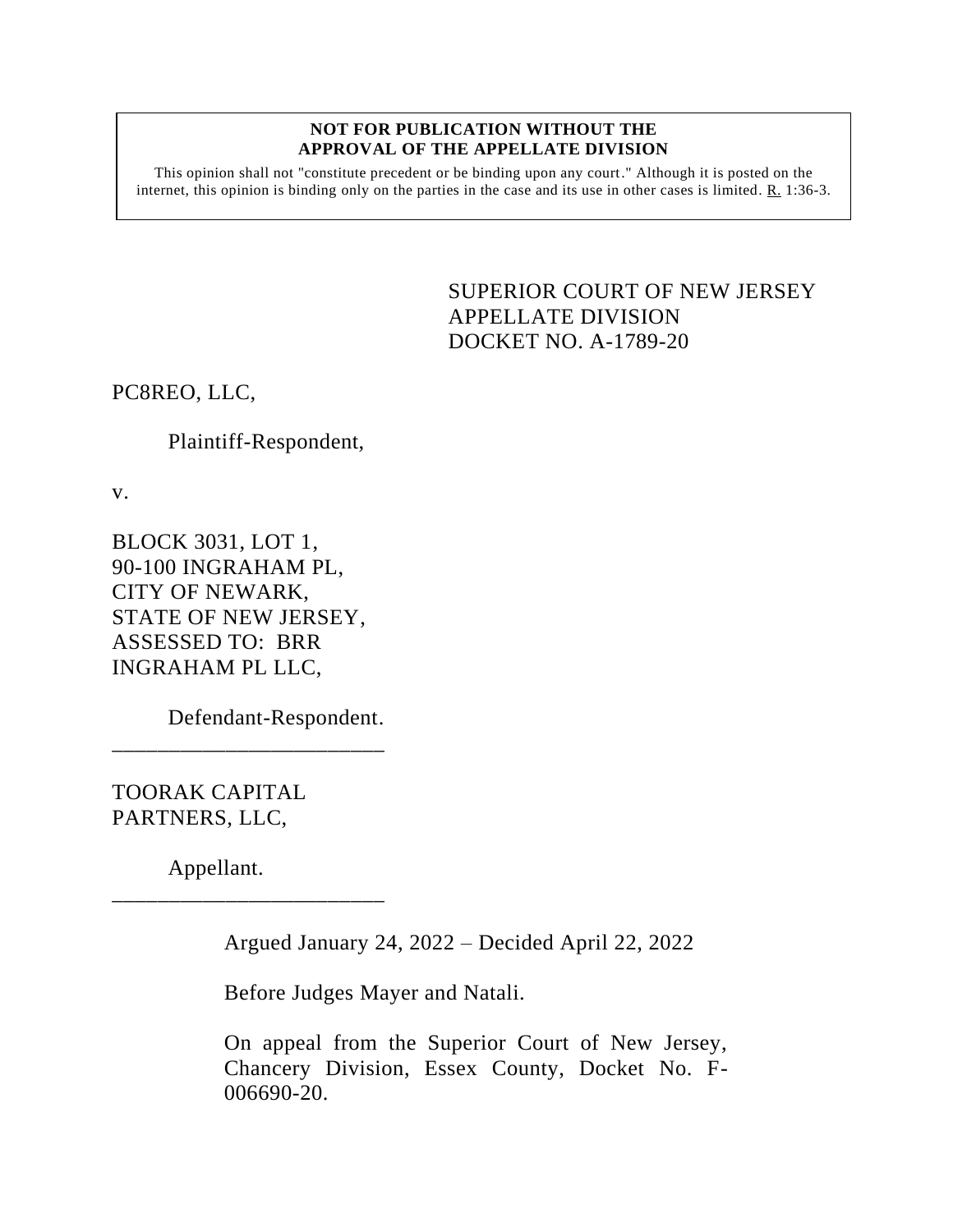Morgan C. Fiander argued the cause for appellant (Polsinelli PC, attorneys; Morgan C. Fiander, on the briefs).

Robin I. London-Zeitz argued the cause for respondent PC8REO, LLC (Gary C. Zeitz, LLC, attorneys; Robin I. London-Zeitz, on the brief).

David M. Schlachter argued the cause for respondent BRR Ingraham PL LLC.

PER CURIAM

In this tax sale certificate foreclosure action, defendant BRR Ingraham PL, LLC ("BRR") and its lender, appellant Toorak Capital, LLC ("Toorak"),<sup>1</sup> appeal from the Chancery Division's February 8, 2021 order denying their Rule 4:50-1 motion to vacate a default judgment foreclosing on property at 90-100 Ingraham Place in Newark ("Property"), pursuant to the Tax Sale Law, N.J.S.A. 54:5-1 to -137. Before us, Toorak and BRR both argue the court abused its discretion when it denied their motion to vacate final judgment. For the foregoing reasons, we vacate the February 8, 2021 order and remand for further proceedings.

<sup>&</sup>lt;sup>1</sup> Despite Toorak never filing a motion to intervene pursuant to Rule 4:33-1 or -2, the court characterized it as an "interested party" in its February 8, 2021 order, presumably based on its status as mortgagee for the Property. As neither plaintiff nor defendant objected to Toorak's participation at the trial court or before us, we address its arguments on the merits.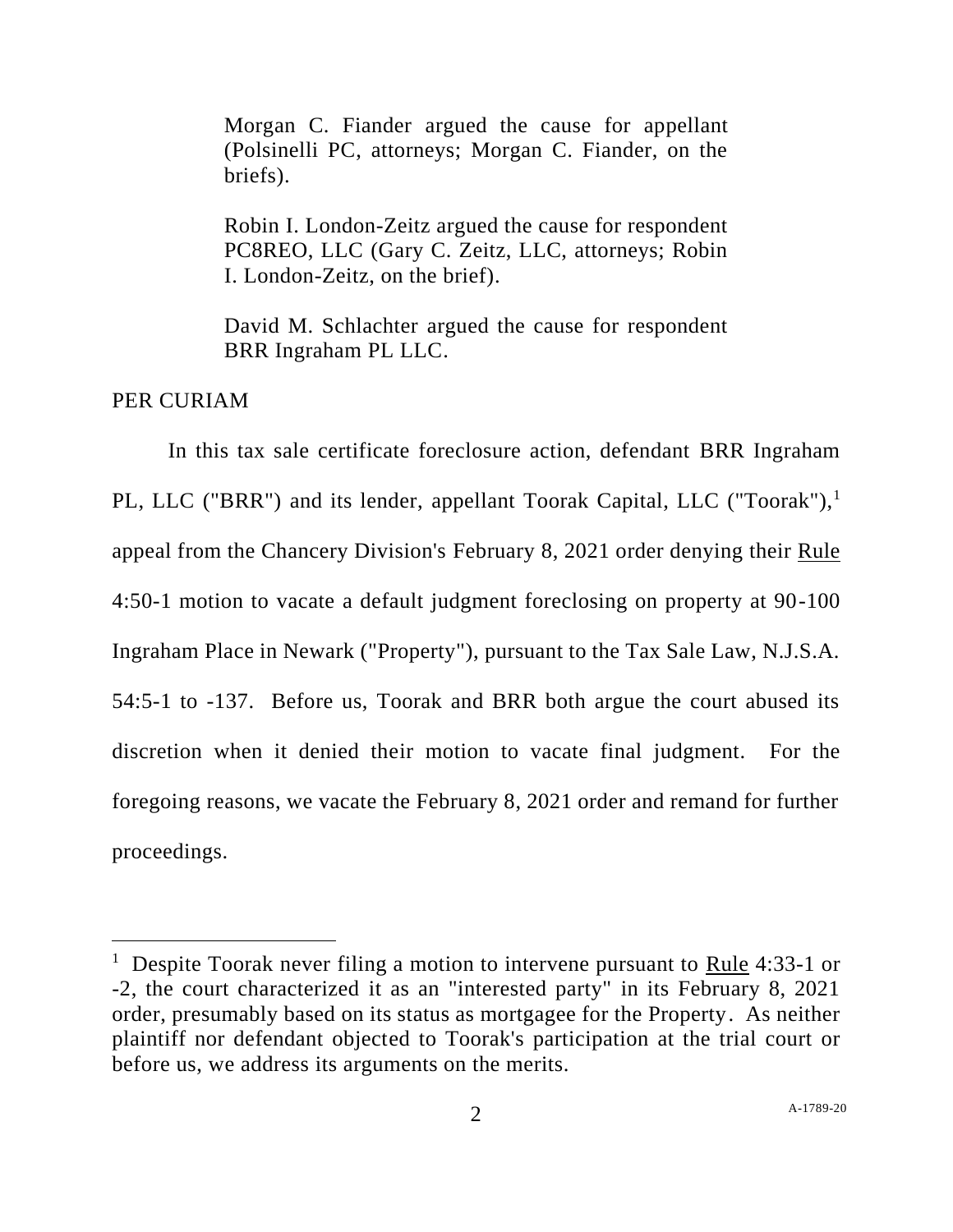I.

We discern the following facts from the motion record. BRR purchased the Property on June 24, 2019, which was secured by a mortgage and loan issued by Envision Funded, LLC. The mortgage was thereafter assigned to Toorak, and after BRR failed to pay municipal liens on the Property, the City of Newark Tax Collector ("Tax Collector") sold the tax lien certificate at a public sale to PRO CAP 8, LLC/Procapital MGT II ("Procap"), subject to BRR's right of redemption. On June 18, 2020, plaintiff<sup>2</sup> filed a foreclosure action pursuant to the In Rem Tax Foreclosure Act, N.J.S.A. 54:5-104.29 to -104.75, specifically, N.J.S.A. 54:5-86(b), alleging that the tax sale certificate was eligible to be foreclosed upon immediately, and BRR had failed to exercise its redemption rights.

Plaintiff later published notice of the in rem foreclosure action on September 11, 2020 in The Star-Ledger. The notice stated that BRR could contest the foreclosure by answering the complaint within forty-five days or redeem the tax lien by paying \$13,802.70 prior to the entry of final judgment. That same day, plaintiff also sent BRR, Envision Funded and Toorak a letter via

<sup>&</sup>lt;sup>2</sup> We refer to Procap and PC8REO, LLC as "plaintiff" interchangeably, because, as detailed infra at p. 6, the tax lien certificate was later assigned from Procap to the current plaintiff, PC8REO, LLC.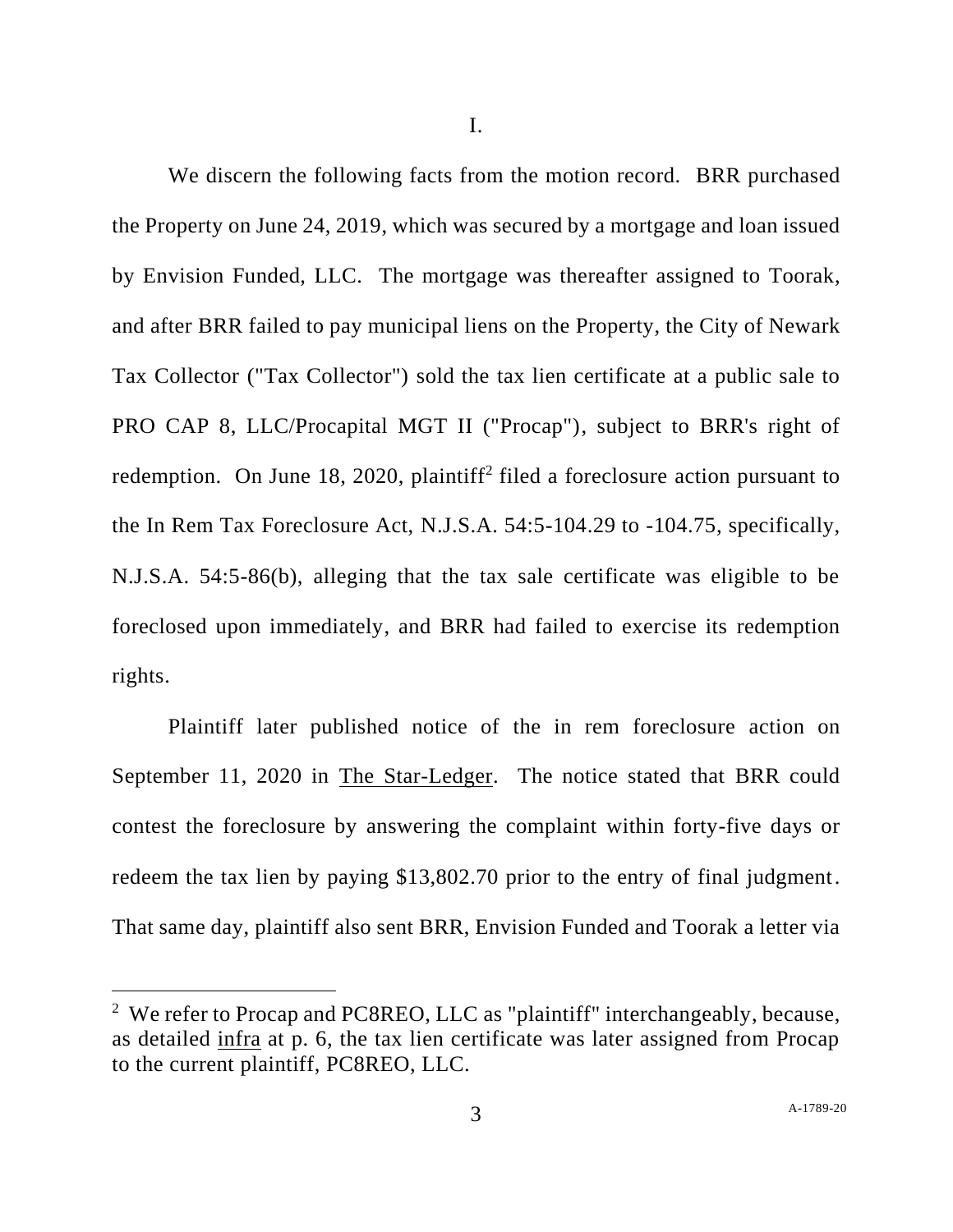first class and certified mail notifying them of The Star-Ledger publication and of the forty-five-day deadline for redeeming the tax lien. The notice specifically informed BRR and its lenders that plaintiff would move for entry of final judgment if the tax lien was not timely redeemed, or if they failed to contest the foreclosure.

Plaintiff also mailed notice of the in rem foreclosure action to BRR, Envision Funded and Toorak via first class and certified mail, as permitted by N.J.S.A. 54:5-104.48 and Rule 4:64-7(c). Plaintiff certified that none of the first class mail was returned and signatures on the return mail receipts indicate BRR received notice at the Property and at its Brooklyn, New York address. Toorak's agents similarly signed for the mail at its Summit, New Jersey and Wilmington, Delaware addresses on September 15, 2020. On September 16, 2020, plaintiff also posted notice at the Property and in various public locations throughout the City, as required by <u>Rule</u> 4:64-7(d).

Next, plaintiff retained Dino M. Cavalieri, a licensed building inspector, to evaluate the Property. Cavalieri's inspection report determined that "at least one installment of property tax remains unpaid and delinquent" and stated that various conditions on the Property indicated it was "in need of rehabilitation," including "boarded and missing windows" and "graffiti all over [the] building."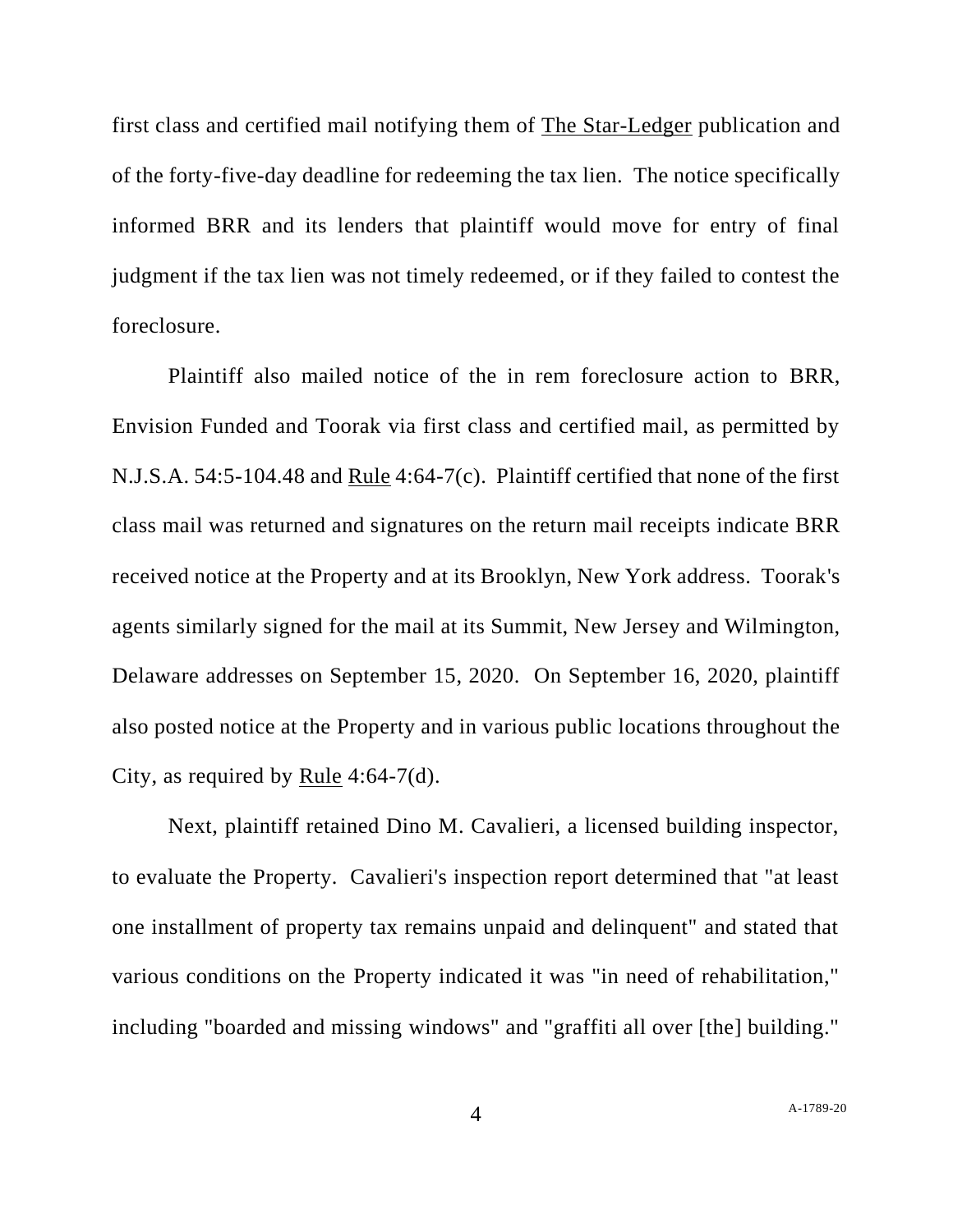As such, plaintiff submitted that Cavalieri's inspection established the Property as abandoned under N.J.S.A. 55:19-81.

On October 6, 2020, plaintiff filed a motion to certify the Property as abandoned. The court later granted plaintiff's application and noted the motion was unopposed. In its accompanying statement of reasons, the court considered Cavalieri's report, determined that it was unrefuted, and designated the Property abandoned in accordance with N.J.S.A. 55:19-81 and N.J.S.A. 54:5-86(b).

Plaintiff certified that it served the complaint on BRR, Envision Funded, and Toorak via first class and certified mail on October 9, 2020.<sup>3</sup> Toorak maintained it became aware of the foreclosure action in "approximately" October 2020, and retained Cold River Land, LLC, to redeem the tax certificate. Cold River is a third-party tax management company located in Georgia and regularly hired by Toorak for these purposes.

In an effort to redeem BRR's property rights, Cold River claimed it first faxed an inquiry to the Tax Collector on October 22, 2020, requesting information as to how to satisfy the tax lien. Cold River thereafter stated it received payment instructions from the City on December 1, 2020, which it understood permitted it until December 31, 2020 to redeem the certificate in

 $3$  We note that it took plaintiff nearly four months to serve the complaint.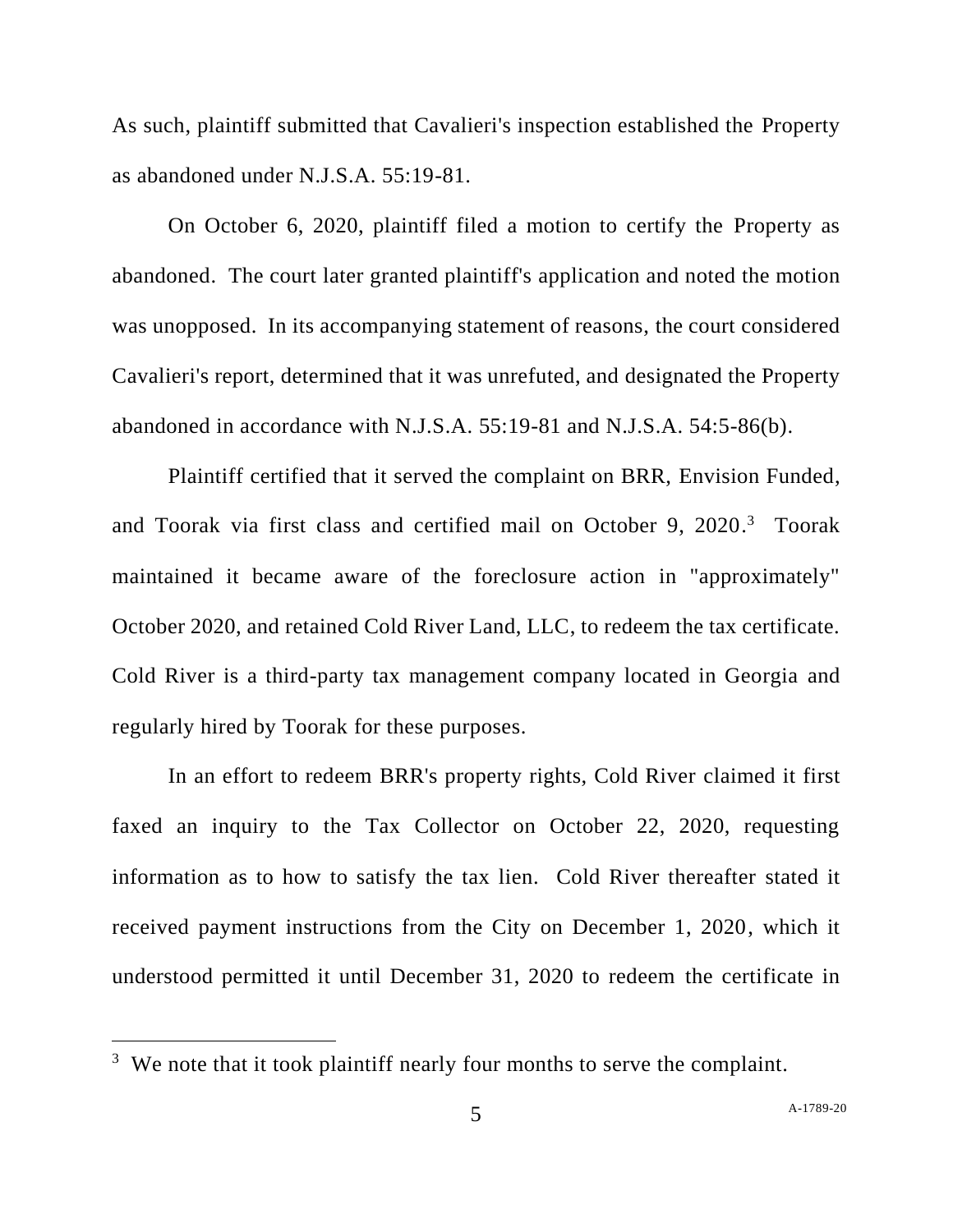order to avoid foreclosure. Although these instructions are not contained in the record, Cold River and Toorak maintain that the thirty-seven-page document received was "confusing", as it contained information on numerous unrelated properties, and "it took some time for Cold River to discern what the document was and the relevant portions therein."

On November 17, 2020, the Tax Collector executed an affidavit of nonredemption, in which it stated that BRR failed to redeem the tax lien certificate and further noted that it had received a copy of the notice of foreclosure. On November 20, 2020, plaintiff's counsel moved to substitute PC8REO, LLC, as plaintiff. Notice of the motion was sent to all parties that same day via first class mail. The court later granted the motion, noting that PC8REO, LLC was the rightful holder of the tax sale certificate.

After successfully moving for entry of default, plaintiff filed an application for final judgment on November 20, 2020, which the court granted on December 8, 2020, thereby extinguishing BRR's right of redemption. The order stated that notice of the foreclosure action had been provided in accordance with relevant statutes and Rules and was published both at the Property and in conspicuous places throughout the City as required under Rule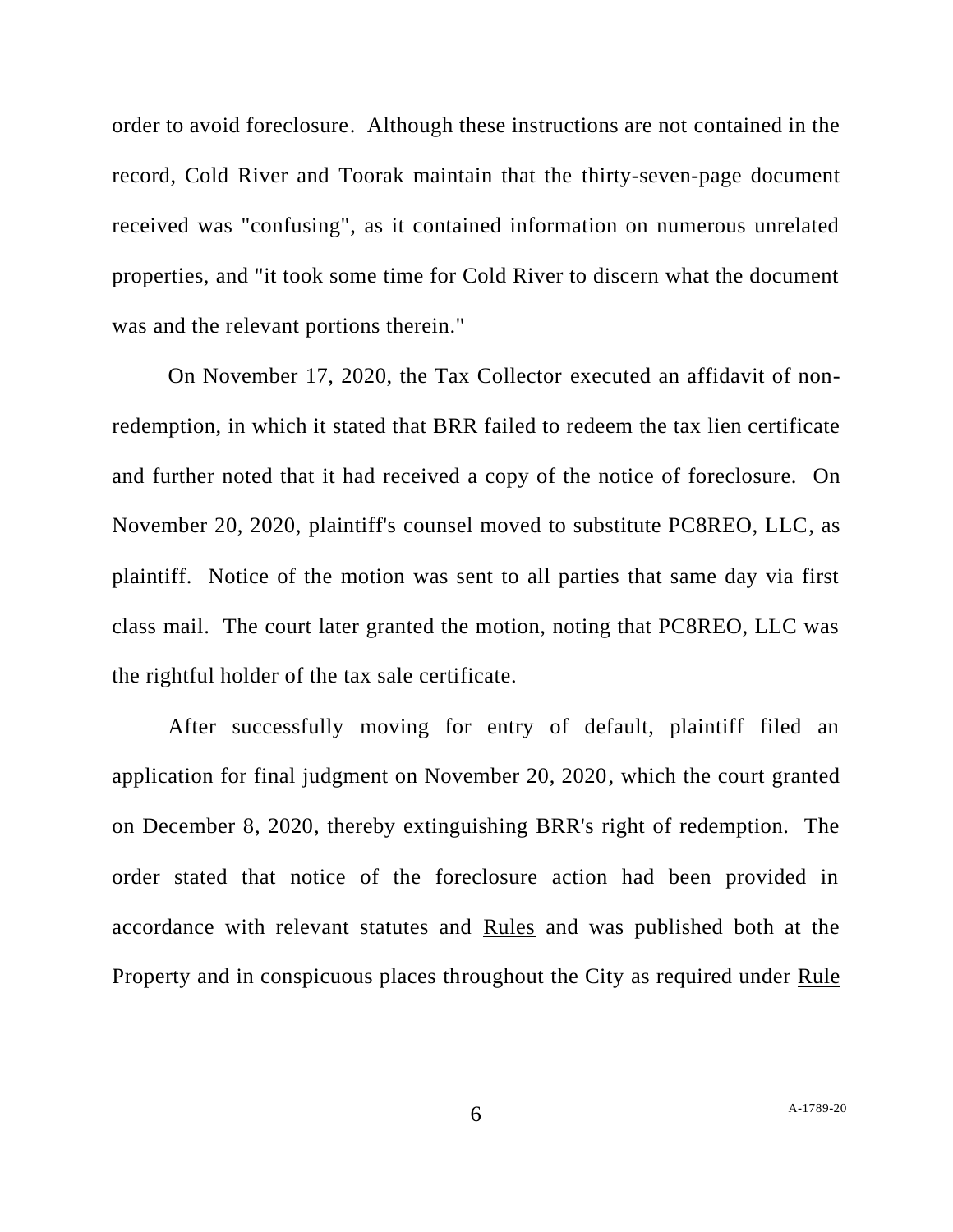4:64-7(d). The court further noted that BRR failed to file an answer and plaintiff was therefore vested with an "absolute and indefeasible [fee simple] estate."

Plaintiff served BRR and Toorak with the final judgment on December 11, 2020, via first class mail. That same day, Cold River sent a second request for payment instructions to the City. For its part, Toorak remitted payment to the City on December 18, 2020, but the City rejected its payment. Toorak stated it sent payment "in accordance with the instructions received" and relied upon the reported "valid through" December 31, 2020 date on the instructions, believing that "final judgment could not and would not be entered" until that day.

On December 23, 2020, two weeks after the entry of final judgment, Toorak filed a motion to vacate final judgment. The motion was supported by an "attorney statement" from its counsel, Morgan Fiander, Esq., and a notarized affidavit from Amber Hedgecock Watts, a Senior Account Manager at Cold River. Watts attested that "[Toorak] retained Cold River to obtain information on the tax lien certificate, specifically the amount due and how to redeem the certificate." 4

<sup>&</sup>lt;sup>4</sup> The affidavit incorrectly noted that Cold River was retained by "Normandy Capital Trust," an unrelated entity. Neither the court nor the parties addressed this apparent oversight or raised it as a substantive concern.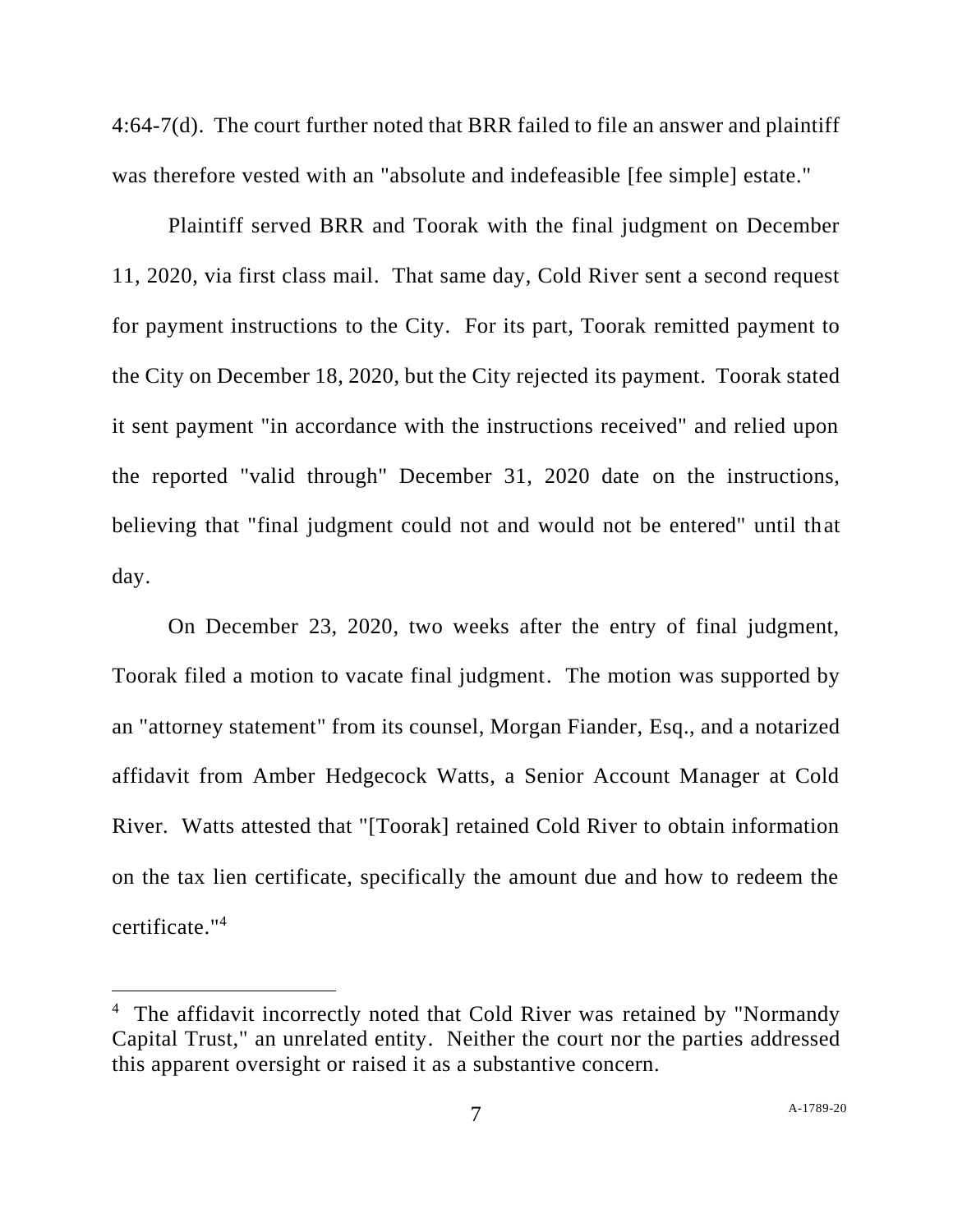Watts further stated that Toorak learned of the pending tax foreclosure in October 2020, and asserted that Toorak retained Cold River to "obtain information on the tax lien certificate, specifically the amount due and how to redeem the certificate." She also attested that Toorak, through Cold River, took steps to attempt to redeem the tax lien "in accordance with the instructions given" by the City.

BRR joined Toorak's motion and submitted an initial and supplemental affidavit from Mosche Wachsman, its owner and registered agent, as well as a certification from its counsel, David Schlachter, Esq. Wachsman stated that he checked the Property "regularly," and did not see any postings on the Property notifying him of the pending foreclosure proceeding. He further attested he was not aware of the action until "late December 2020." Further, Wachsman stated that he was never served with notice "at the LLC's address (in Lakewood, New Jersey)," but did not explain how he received notice of the final judgment.

Wachsman also noted that he understood that tax foreclosures "usually take two years from the date of default," and was told as much "by [an unidentified individual] at the Tax Office in Newark." Finally, he disputed that the Property was abandoned, claiming it was undergoing renovations that had been delayed because of the COVID-19 pandemic.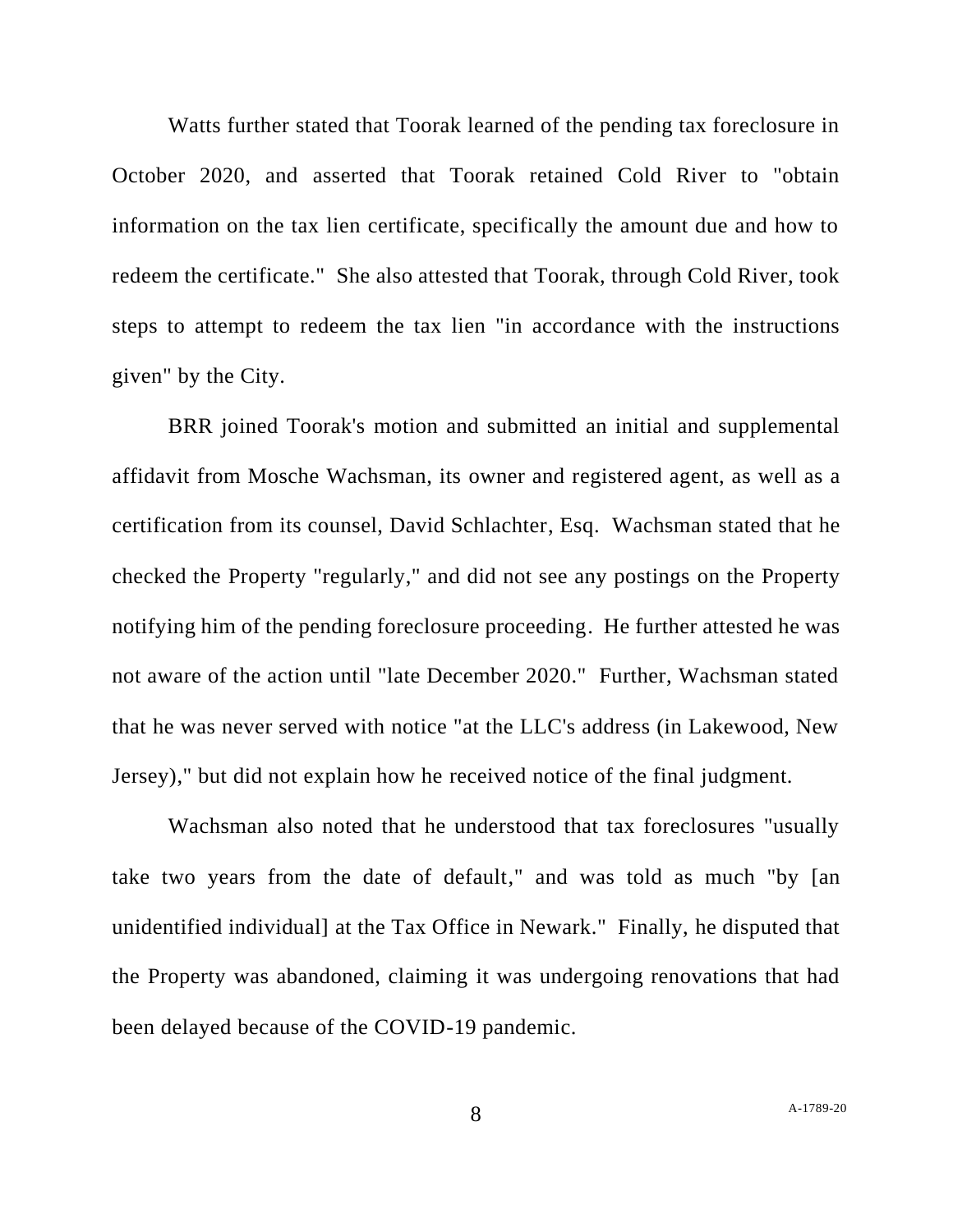Schlachter stated he was "familiar with the facts from a review of the file and discussions with [his] client," and noted that "[t]he address for the LLC is in Lakewood, New Jersey." He asserted that the complaint was "never served on any party [and] was not even mailed to the property." Schlachter further explained that the Brooklyn address was an "apartment [that] ha[d] been rented by someone else since July 2020." Finally, Schlachter attested that the Property was not abandoned because it was under construction.

The court held oral arguments on February 5, 2021. The court first indicated concern about the affidavits and certifications submitted by the parties and noted deficiencies with respect to the "factual underpinnings" of those proofs. With respect to Toorak, the court noted that Watts failed to explain the source of her personal knowledge. As to BRR, the court similarly stated that Wachsman's initial affidavit failed to specify that he had personal knowledge of the matter.

The court also discussed the various subsections of Rule 4:50-1 with the parties. The court expressed doubt that Toorak or BRR established "excusable neglect" under subsection (a), noting that Toorak failed to provide any evidence that it had made "continual" efforts to reach the Tax Collector's office. The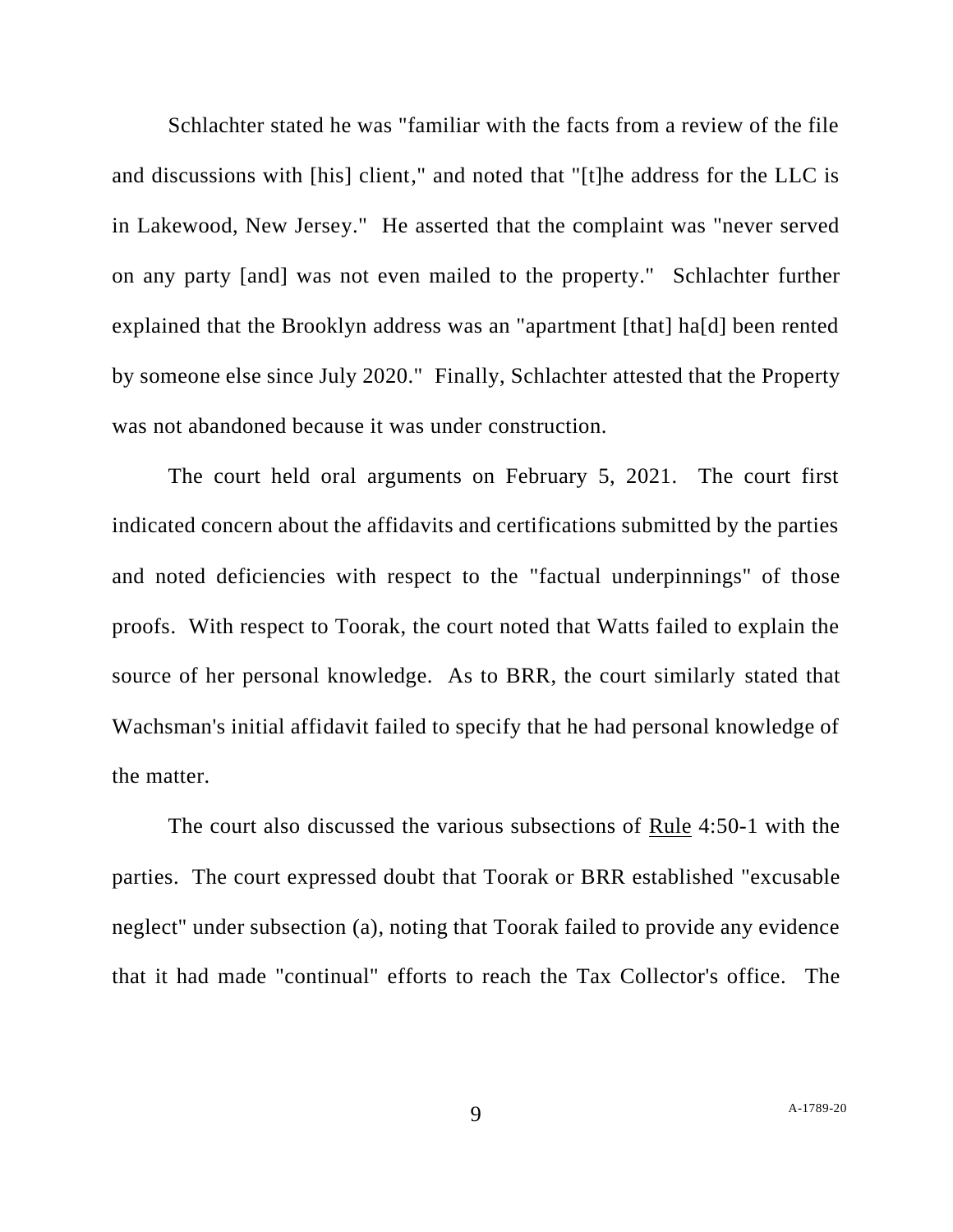court also reasoned that relief under subsections (e) and (f) was likely not warranted because it "just [did not] know what anybody did."

The court did express concern, however, that BRR and Toorak had not yet received notice of final judgment before Toorak sent payment to the Tax Collector, and final judgment may have been entered "as the check was crossing in the mail." Further, the court contemplated an equitable result may be appropriate, because not only would the City be made whole, plaintiff would also be "reimbursed the tax lien and all the expenses, the attorney's fees and all the expenses on the property." The court explained that Toorak and BRR would therefore be left to resolve the matter in foreclosure court. 5

Finally, the court considered BRR's argument that it had never received notice, either at the Property or BRR's new address in Lakewood. The court noted BRR failed to raise these arguments when the motion to vacate was initially filed, and never notified the City that its address had changed. The court appeared to dismiss the issue, noting it was satisfied "there [was] plenty of notice [and] plenty of service here."

<sup>5</sup> At the hearing, Fiander explained that BRR defaulted on its mortgage payments and Toorak had filed a foreclosure action against it.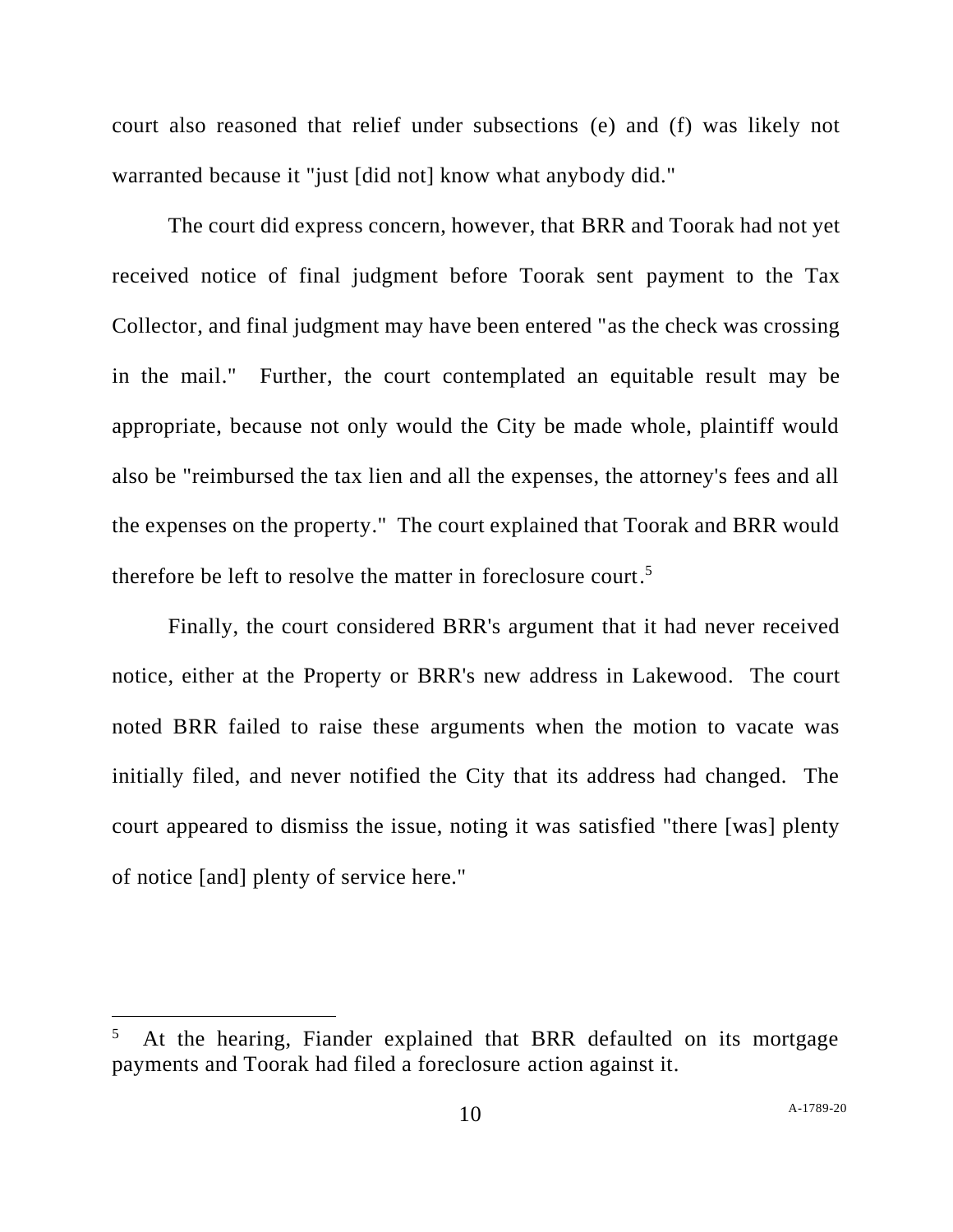After evaluating the parties' submissions and oral arguments, the court denied defendants' motion to vacate in a February 8, 2021 order and accompanying statement of reasons. The Court explained that the Watts affidavit did not comply with the Rule 1:6-6, and "provided no basis [to support the] conclusion that [s]he was competent to testify as to any of those factual assertions." The court further found that the Fiander statement was deficient because it was not based on her personal knowledge, and therefore concluded that the "submitted statement, affidavits, and certifications ha[d] no evidential value." The court also concluded that neither the Watts affidavit nor the Fiander statement satisfied the requirements for certifications in lieu of oaths under Rule  $1:4-4(b)$ .

As to BRR, the court similarly found that the Wachsman affidavits and Schlachter certification failed to satisfy Rules 1:4-4(b) and 1:6-6. The court explained that neither the Wachsman affidavits nor the Schlachter certification satisfied the personal knowledge requirement of Rule 1:6-6 because they contained hearsay statements. The court also concluded that the Schlachter certification improperly attested to facts within the primary knowledge of BRR, contrary to our holding in Deutsche Bank Nat. Tr. Co. v. Mitchell, 422 N.J. Super. 214, 226 (App. Div. 2011).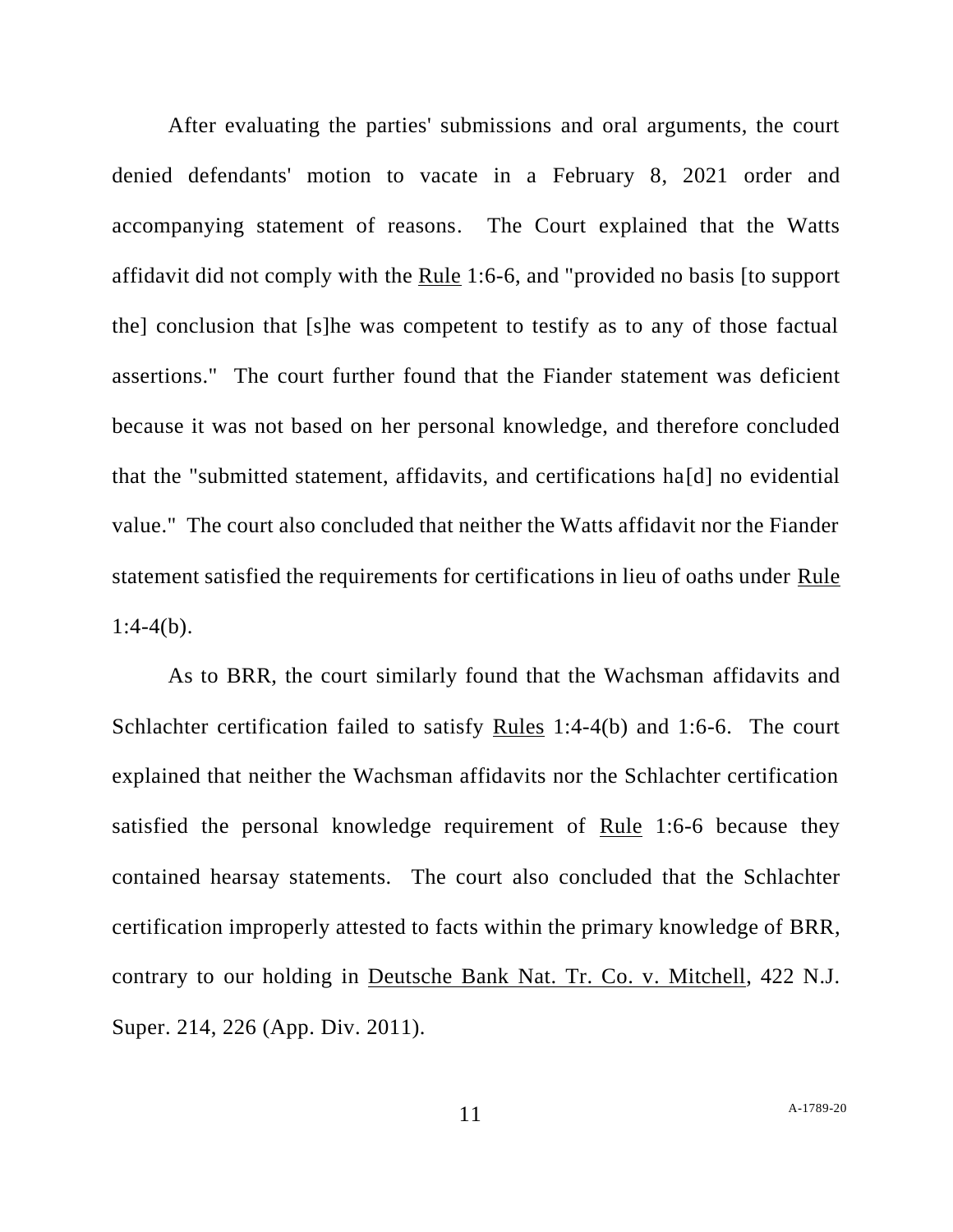Only Toorak filed a notice of appeal challenging the court's February 8, 2021 order. After BRR failed to file a notice of appeal or a timely brief, we entered a suppression order on August 26, 2021, mandating that "no brief or other papers on behalf of [BRR] will be accepted for filing except a motion vacate this order." BRR later filed a motion to vacate, and in a January 20, 2022 order, we allowed it to file only a respondent's brief as "it did not file a notice of appeal and therefore [wa]s not a co-appellant." We also permitted BRR to participate in oral arguments.<sup>6</sup>

### II.

Toorak and BRR argue the court committed error when it concluded that the Watts and Wachsman affidavits, the Fiander statement and the Schlachter certification submitted in support of their motion failed to comply with Rules 1:4-4(b) and 1:6-6. We agree with the court that the Fiander statement and Schlachter certification failed to comply with Rules 1:4-4(b) and 1:6-6. We are satisfied, however, that the court erred when it concluded the Watts and

 $6$  After we entered the January 20, 2022 order, plaintiff filed a motion to suppress BRR's brief. By way of this opinion, we deny that application and consider the brief subject to the limitations noted in our January 20, 2022 order. We reach this result to expedite the proceedings and to enable the trial court to address the Rule 4:50-1 issues on the merits and provide supplemental findings as we direct in this opinion.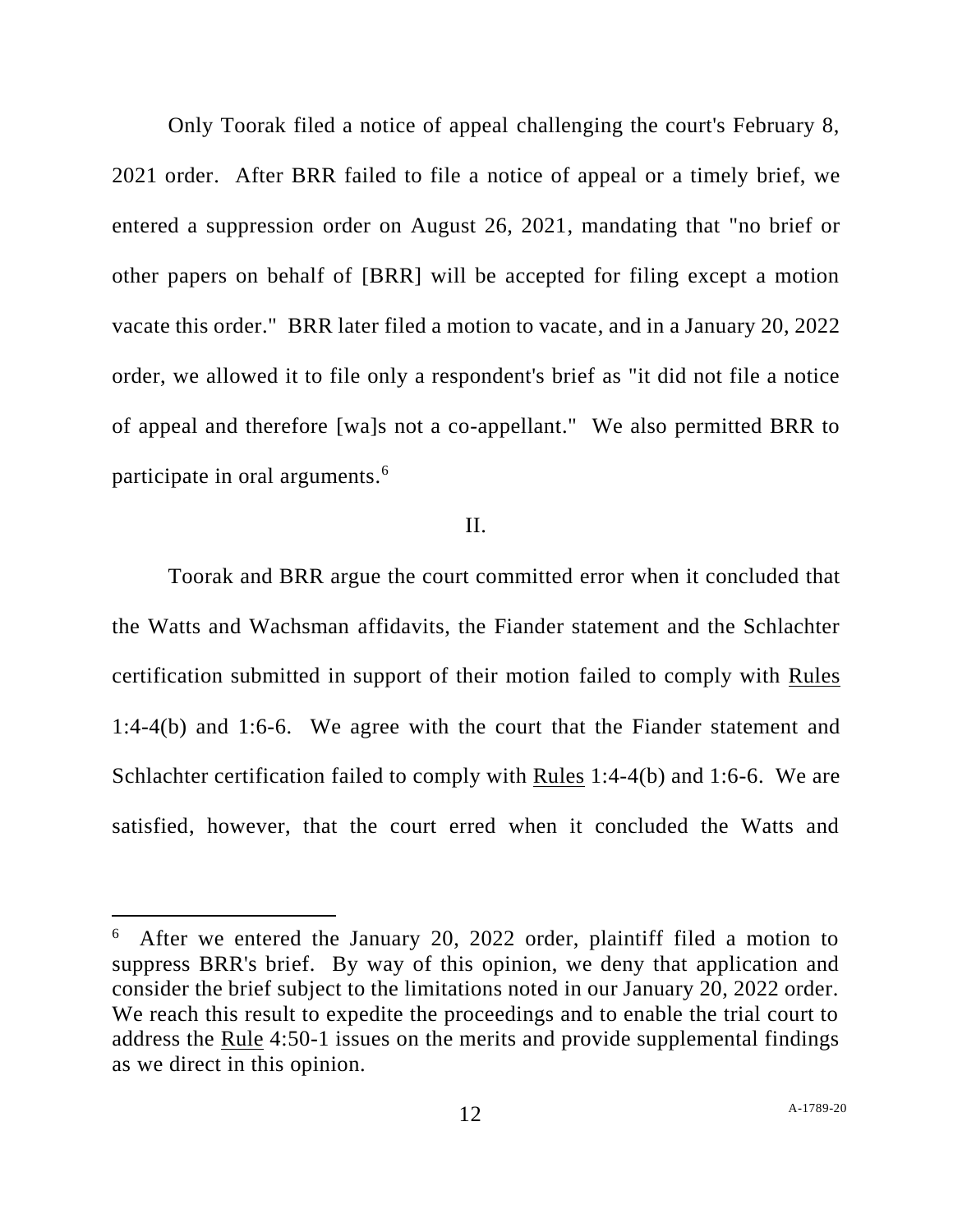Wachsman affidavits failed to comply either Rule, and conclude these affidavits should have been considered by the court.

We defer to a trial court's evidentiary ruling absent an abuse of discretion. State v. Garcia, 245 N.J. 412, 430 (2021). We do so because "the decision to admit or exclude evidence is one firmly entrusted to the trial court's discretion." State v. Prall, 231 N.J. 567, 580 (2018) (quoting Est. of Hanges v. Metro. Prop. & Cas. Ins. Co., 202 N.J. 369, 383-84 (2010)). Under that deferential standard, we "review a trial court's evidentiary ruling only for a 'clear error in judgment.'" State v. Medina, 242 N.J. 397, 412 (2020) (quoting State v. Scott, 229 N.J. 469, 479 (2017)).

Rule 1:4-4 governs the form of affidavits. It first requires affidavits to "run in the first person and be divided into numbered paragraphs as in pleadings."  $R. 1:4-4(a)$ . The Rule also provides that:

> [i]n lieu of the affidavit, oath or verification required by these rules, the affiant may submit the following certification which shall be dated and immediately precede the affiant's signature: "I certify that the foregoing statements made by me are true. I am aware that if any of the foregoing statements made by me are willfully false, I am subject to punishment."

 $[R. 1:4-4(b).]$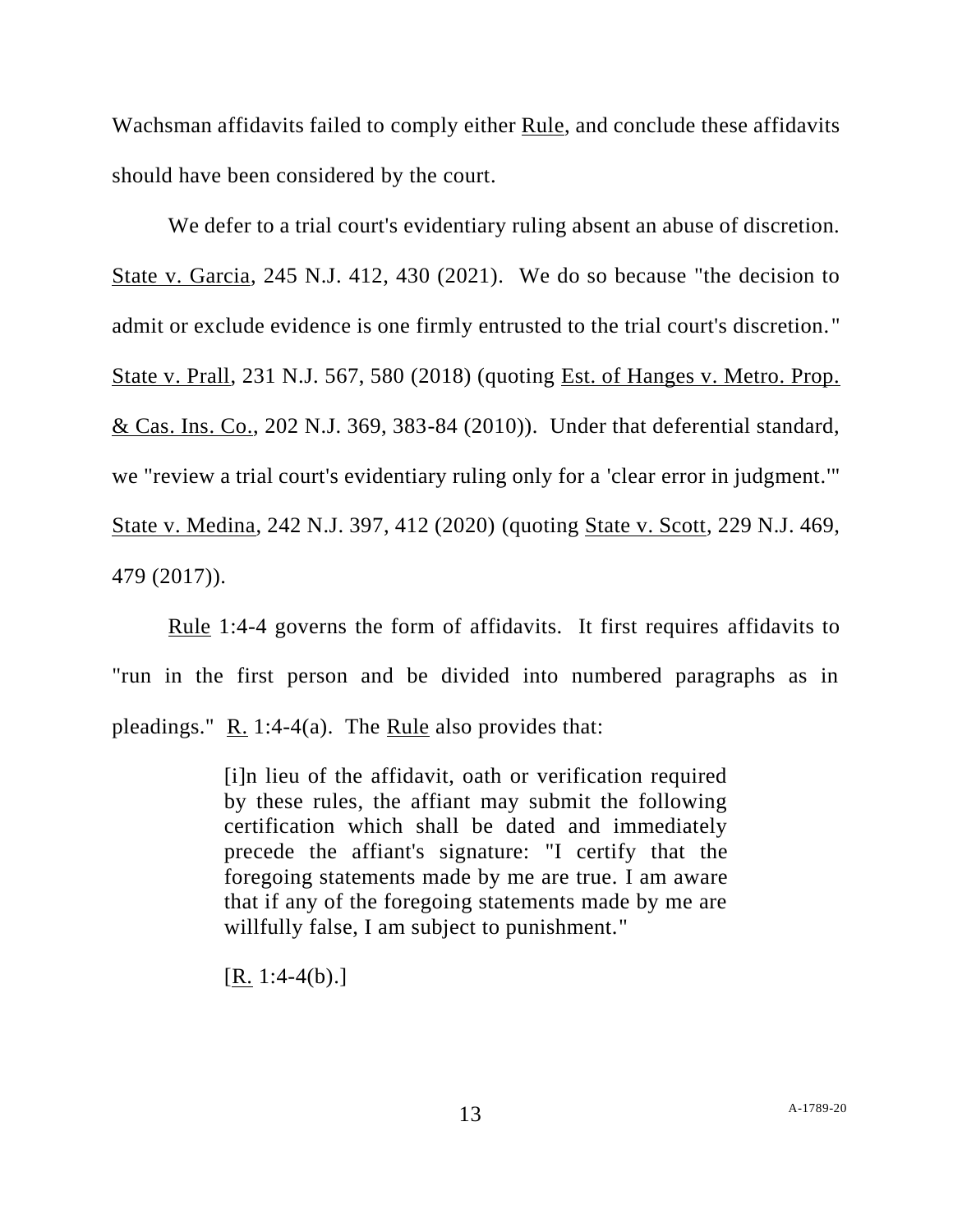The Rule 1:4–4(b) verification requirement allows certifications to be filed in lieu of more formal affidavits. State v. Parmigiani, 65 N.J. 154, 156 (1974); Pressler & Verniero, Current N.J. Court Rules, cmt. 2 on R. 1:4–4(b) (2015). The "allowance of certification in lieu of oath was admittedly intended as a convenience[,] but it in nowise reduced the solemnity of the verification or declaration of truth." Parmigiani, 65 N.J. at 157; see also State v. Angelo's Motor Sales, Inc., 125 N.J. Super. 200, 207 (App. Div. 1973) ("Certification is only another way of swearing or affirming.").

Rule 1:6-6 governs the substance of an affidavit. It provides:

If a motion is based on facts not appearing of record, or not judicially noticeable, the court may hear it on affidavits made on personal knowledge, setting forth only facts which are admissible in evidence to which the affiant is competent to testify and which may have annexed thereto certified copies of all papers or parts thereof referred to therein. The court may direct the affiant to submit to cross-examination or hear the matter wholly or partly on oral testimony or depositions.

[R. 1:6-6 (emphasis added).]

Certifications "based upon information provided to [the affiant]" and those made "to the best of [his or her] knowledge and belief" do not satisfy the personal knowledge requirement of Rule 1:6-6. Claypotch v. Heller, Inc., 360 N.J. Super. 472, 489 (App. Div. 2003). Moreover, we have previously stated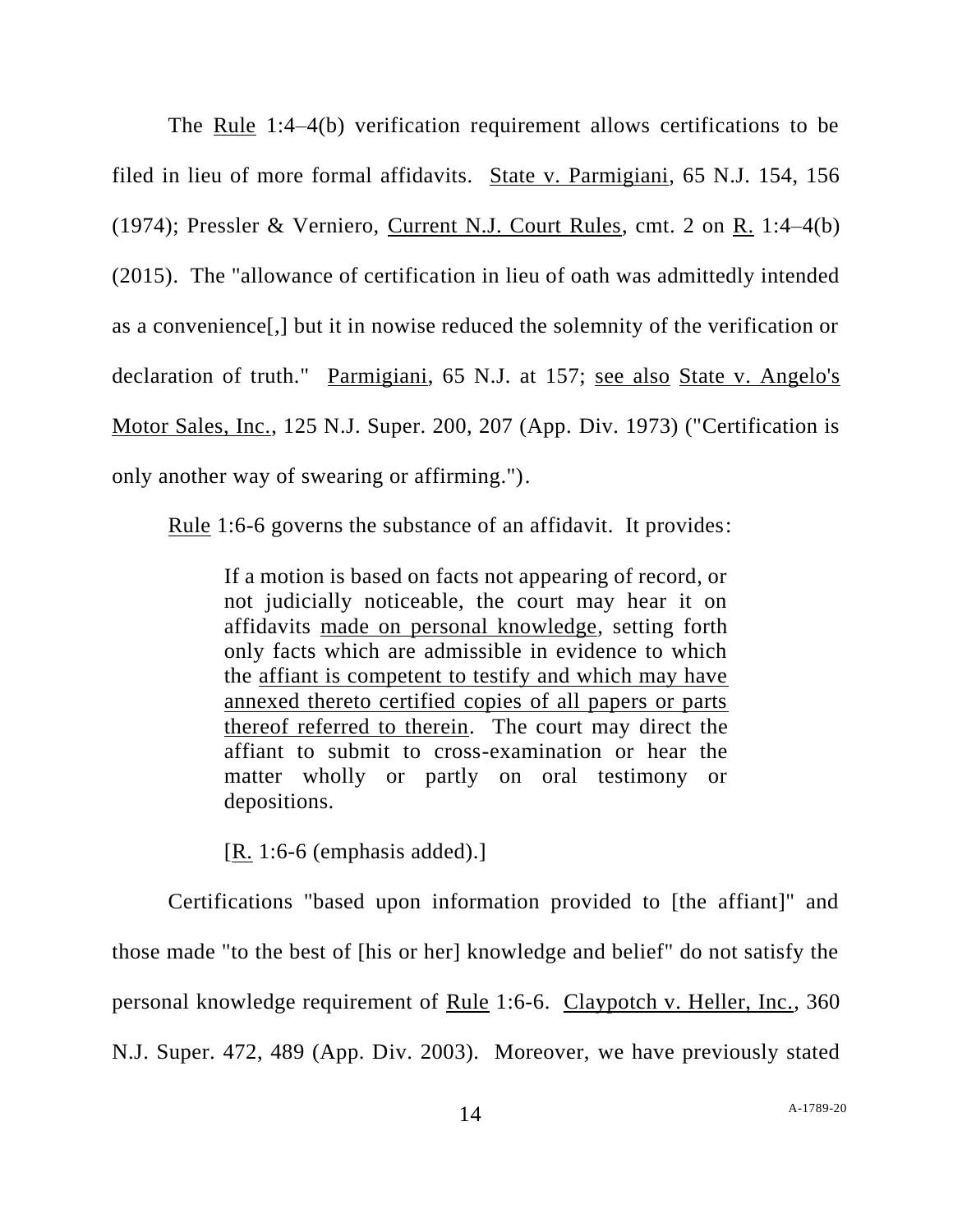that "affidavits in which the affiant fails to identify specifically his position, or explain the source of his personal knowledge of the facts to which he attests, or attempts to authenticate attached documents without explaining precisely what each is and how it came into the affiant's hands should be rejected." New Century Fin. Servs., Inc. v. Oughla, 437 N.J. Super. 299, 332 (App. Div. 2014). Critical documents which are alleged to support facts upon which a motion is based must be submitted "to the court by way of affidavit or testimony." Celino v. Gen. Accident Ins., 211 N.J. Super. 538, 544 (App. Div. 1986); see also Mazur ex rel. Armstrong v. Crane's Mill Nursing Home, 441 N.J. Super. 168, 180 (App. Div. 2015) (explaining that Rule 1:6–6 requires documents relied upon to support a motion be incorporated by reference in an affidavit or certification).

Based on these principles, we disagree with the court's conclusion that the entirety of the affidavits were deficient. First, we are satisfied that the Watts affidavit complied with Rules 1:4-4 and 1:6-6. Watts asserted that she was retained by Toorak to "obtain information on the tax lien certification" in her position as Senior Account Manager with Cold River, and plaintiff does not dispute this. These statements are sufficient under the "personal knowledge" requirement of Rule 1:6-6, as Watts' knowledge was clearly based upon facts within her knowledge in her capacity as Toorak's agent.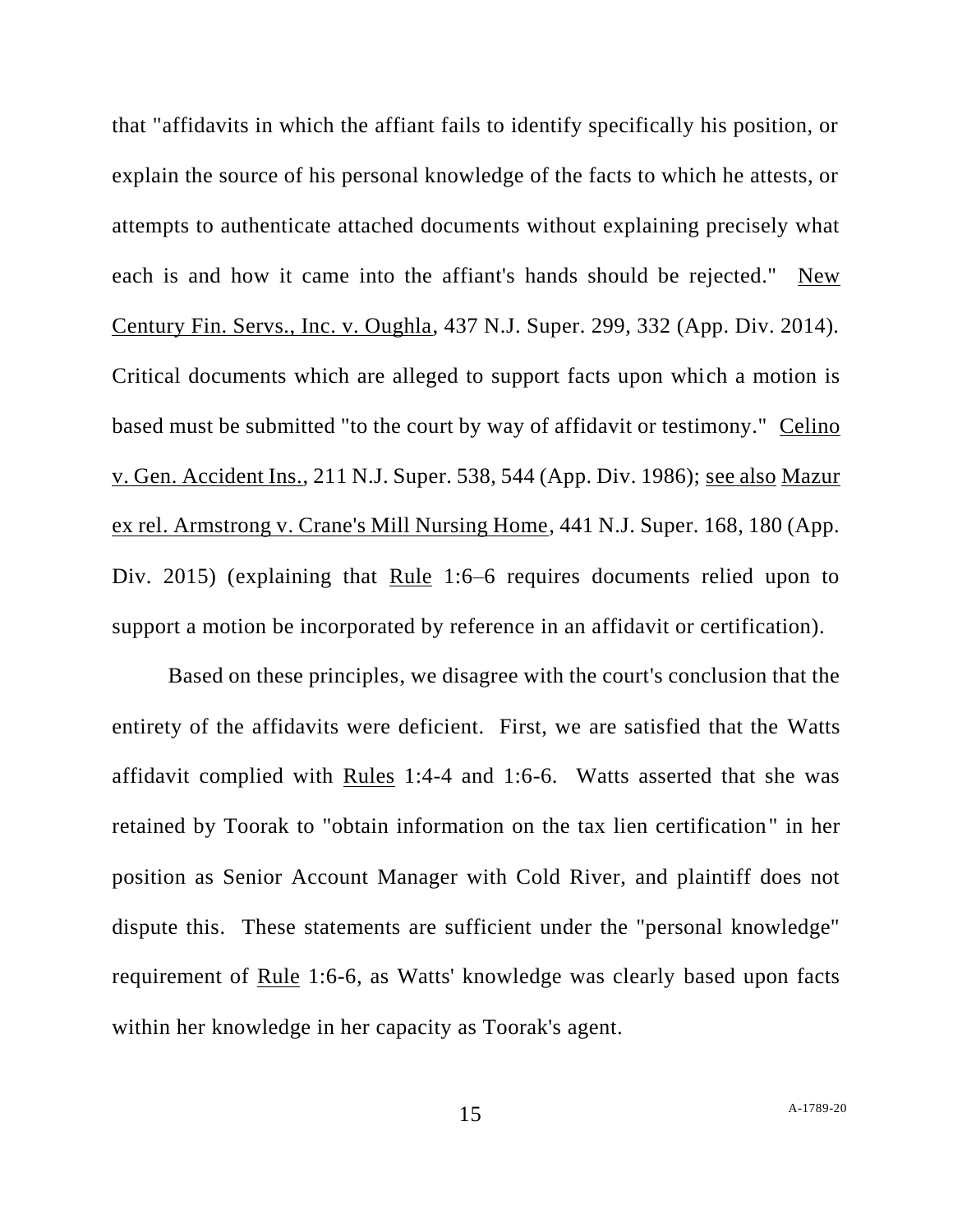In addition, we disagree with the court's conclusion that Watts' affidavit failed to satisfy the formalities required by Rule 1:4-4(b). The affidavit ran in the first person, was divided into numbered paragraphs, and was notarized, and therefore satisfied the conditions for affidavits under Rule 1:4-4(a). Thus, it did not fall within the purview of Rule 1:4-4(b).

We are further satisfied that the Wachsman affidavits contained competent evidence under Rules 1:4-4 and 1:6-6. Wachsman attested that he is the owner both BRR and the Property. He further stated that he personally went to the Tax Collector's office on December 2, 2020 based on his understanding that he had to pay the lien in person, but found the office to be closed. Wachsman also attested that he checked the Property regularly but as noted, had not seen any postings related to the foreclosure. He also stated that the Brooklyn address was a rented apartment, where someone with "no connection" to him was living.

Further, Wachsman disputed that the Property was abandoned, and explained that it was under construction with a property manager living on the premises. Similar to the Watts affidavit, Wachsman's affidavit was written the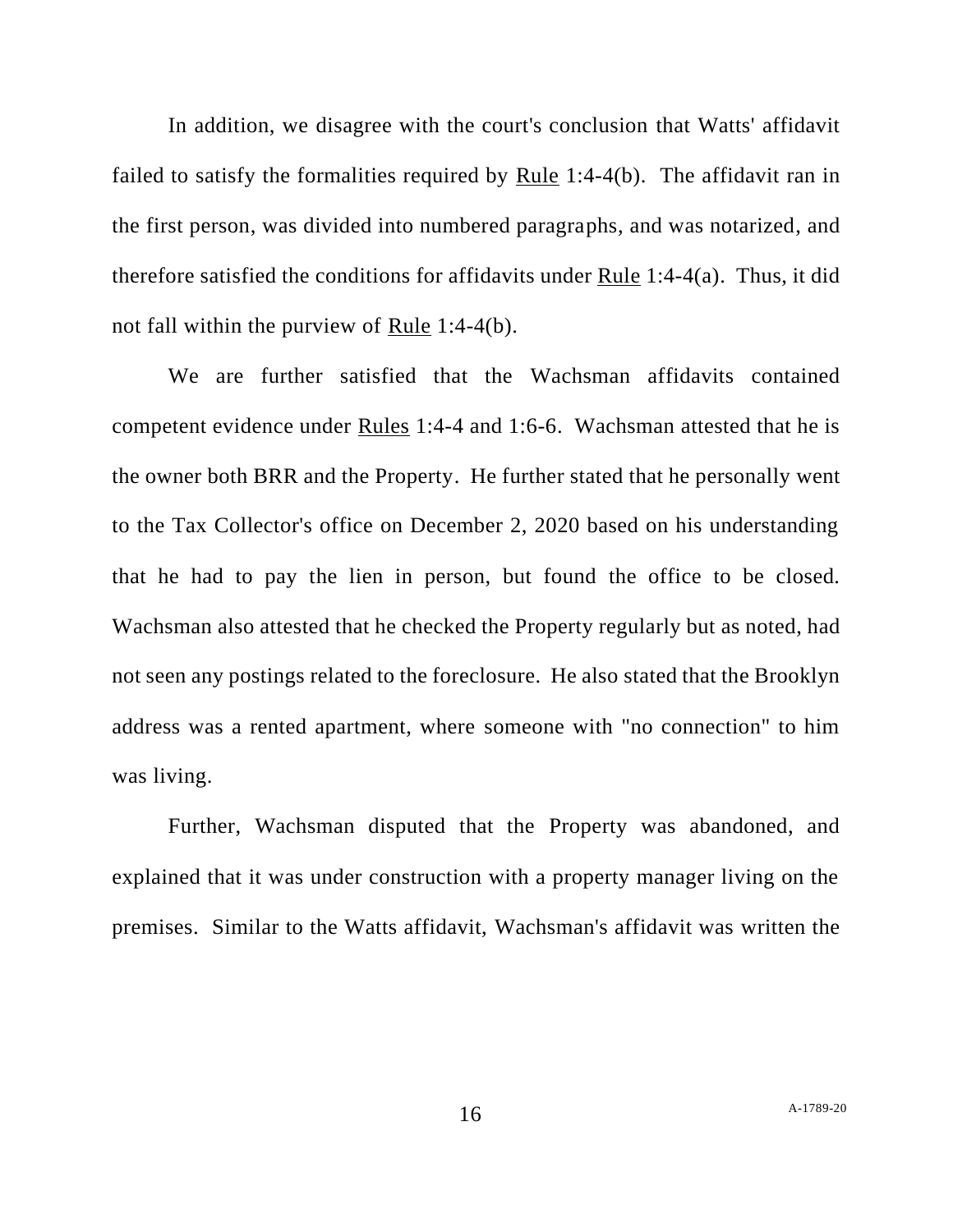first person, divided into numbered paragraphs, and notarized, thereby satisfying the conditions for affidavits under Rule 1:4-4(a).<sup>7</sup>

We discern no error, however, in the court's conclusion that the Fiander statement and the Schlachter certification failed to comply with Rules 1:4-4(b) and 1:6-6. First, the Fiander document, titled as a "statement," was not an affidavit, nor did it include the required language for attorney certifications under Rule 1:4-4(b). We also note that the statement failed to satisfy the "personal knowledge" requirement of Rule 1:6-6, as Fiander did not attest to any communication with Cold River regarding its redemption efforts. Rather, she explained only that she was an associate with the firm hired by Toorak and failed to specify the source of her knowledge. See Claypotch, 360 N.J. Super at 489; Wells Fargo Bank v. Ford, 418 N.J. Super 592, 599-600 (App. Div. 2011) (finding a certification that plaintiff relied upon in support of its motion for summary judgment was not properly authenticated because it did not allege that the affiant had personal knowledge, did not give any indication how he obtained the alleged knowledge, and did not indicate the source of his knowledge).

<sup>&</sup>lt;sup>7</sup> We note, however, that certain portions of Wachsman's January 12, 2021 affidavit contained inadmissible hearsay statements, which the court properly excluded from consideration, such as his reference to statements made by an unspecified person in the Tax Collector's office.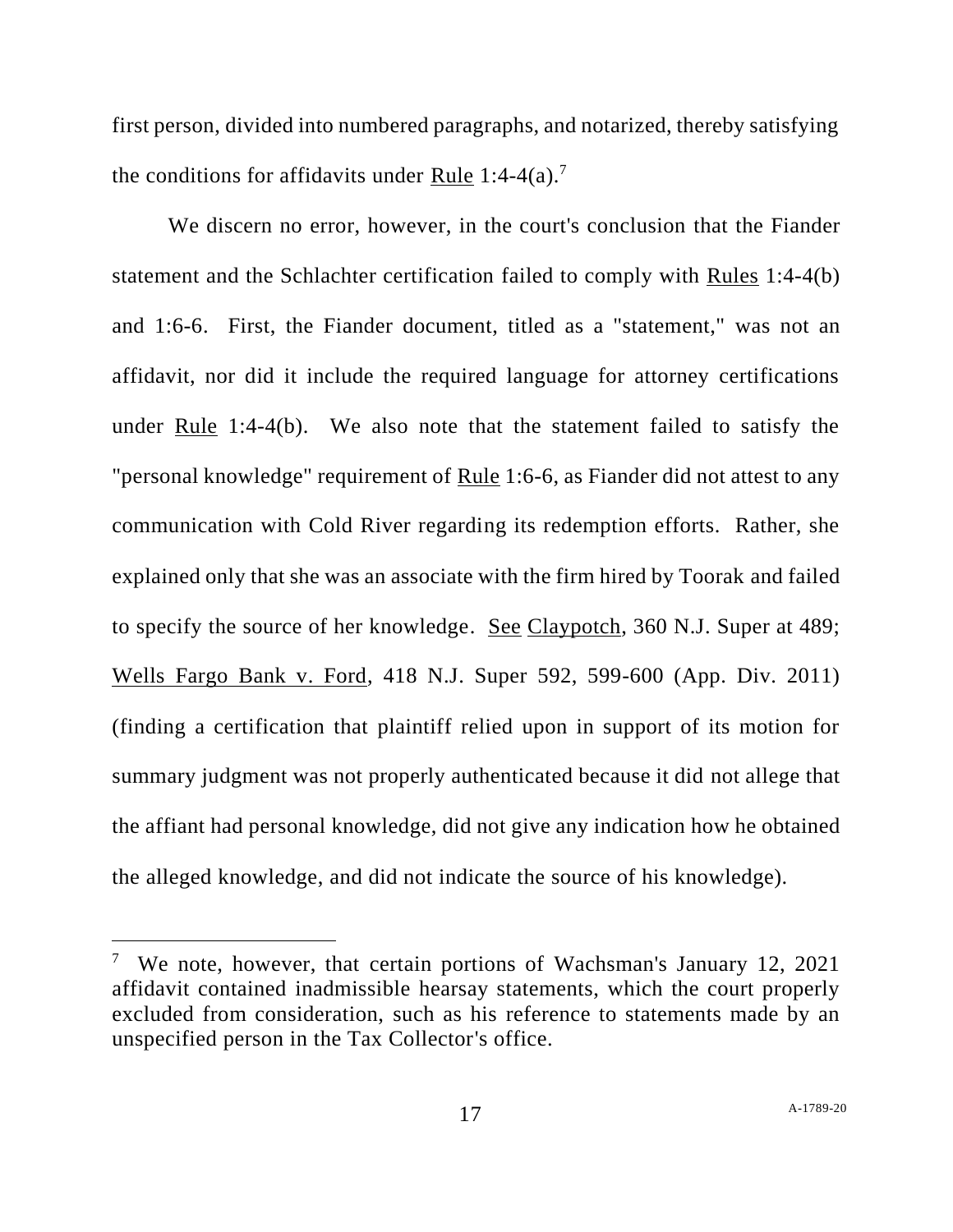Further, Fiander improperly certified to facts within the primary knowledge of Cold River, such as its "multiple attempts to obtain the payoff information." As we stated in Mitchell, 422 N.J. Super. at 226, "[a]ttorneys in particular should not certify to facts within the primary knowledge of their clients."

Similarly, we are satisfied that the court did not abuse its discretion when it concluded the Schlachter certification failed to comply with Rules 1:4-4 and 1:6-6. While Schlachter stated he was "familiar with the facts from a review of the file and discussions with [his] client," he failed to include the certification language required by Rule 1:4-4(b), and attested to facts within the primary knowledge of BRR, also contrary to our holding in Mitchell, 422 N.J. Super. at 226.

Because the court concluded that these submissions did not constitute competent evidence, it denied the motion to vacate without addressing the merits of the Rule 4:50-1 motion. As we have discussed, and as detailed infra, at Part III, the Watts and Wachsman affidavits contained competent evidence that should have been considered by the court. These submissions detailed critical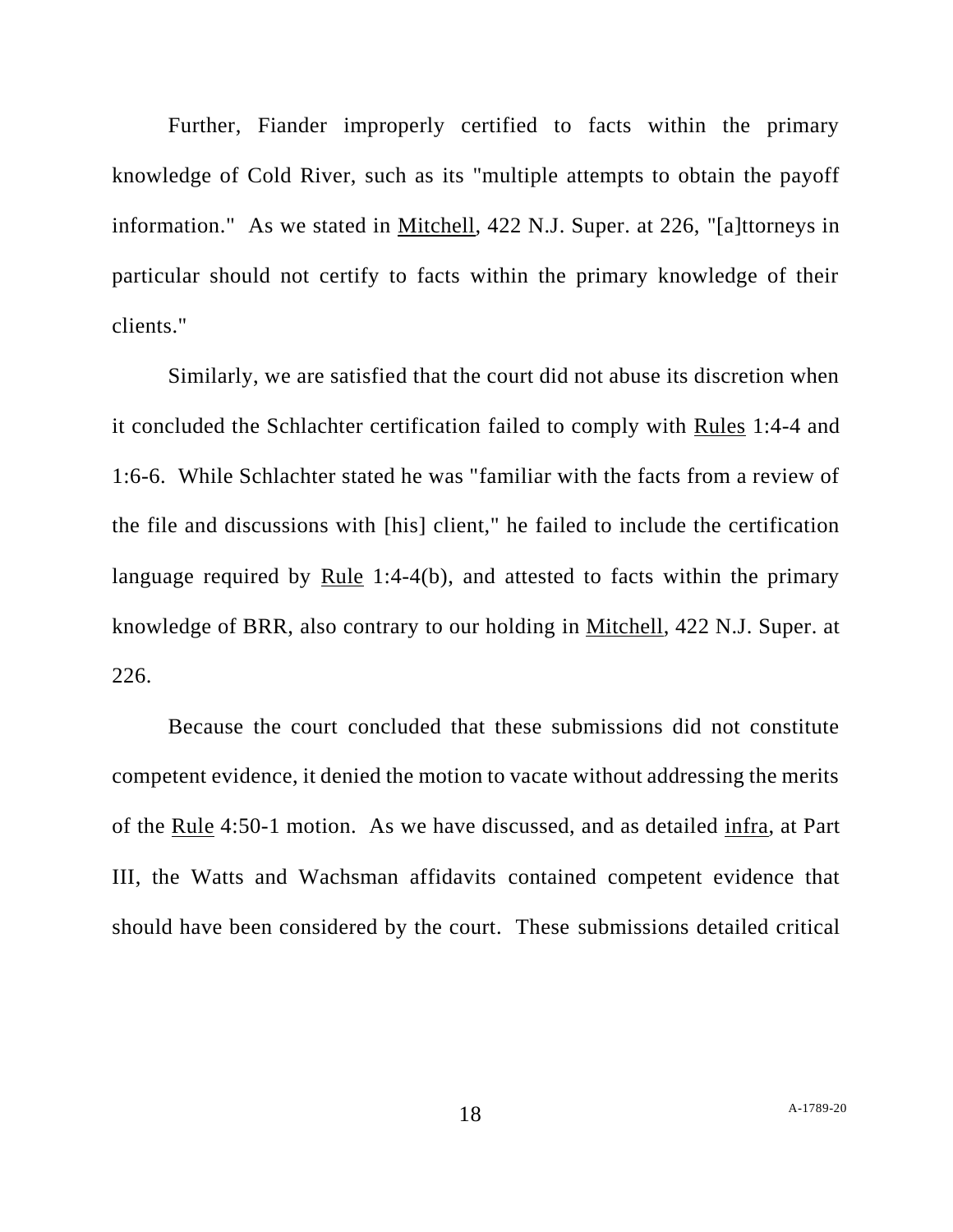information relevant to a Rule 4:50-1 analysis, such as issues related to Toorak's redemption efforts, and the abandoned status of the Property.<sup>8</sup>

## III.

As noted, Toorak and BRR argue the court erred in denying their application for relief under Rule 4:50-1. Toorak insists the "understaffed, unresponsive office" of the Tax Collector "thwarted" its redemption efforts and ignored Cold River's original request for payoff instructions. For its part, BRR maintains the sale of the tax lien was improper in the first instance, as the Property was never abandoned and it never received notice of the foreclosure action. Both parties further emphasize that vacating the final judgment promotes an equitable result, as plaintiff would be made whole, Toorak's mortgage would be restored, and defendant would retake ownership of the Property.

<sup>&</sup>lt;sup>8</sup> We note that according to Toorak, plaintiff, in opposing the motion to vacate, did not challenge the sufficiency of the Watts and Wachsman affidavits, the Fiander statement or the Schlachter certification. Rather, the court raised these issues sua sponte at oral argument. To the extent the court had questions regarding the factual support for these submissions, the better course would have been for the court to exercise its discretion under Rule 1:6-6 and require the witnesses to testify, subject themselves cross examination, or submit supplemental materials. See R. 1:6- 6; State of Maine v. SeKap, S.A. Greek Co-op. Cigarette Mfg. Co., S.A., 392 N.J. Super. 227, 243 (App. Div. 2007) ("While determination of the issue may be made upon affidavits, our Court Rules specifically allow for oral testimony, depositions and cross-examination when affidavits do not suffice.").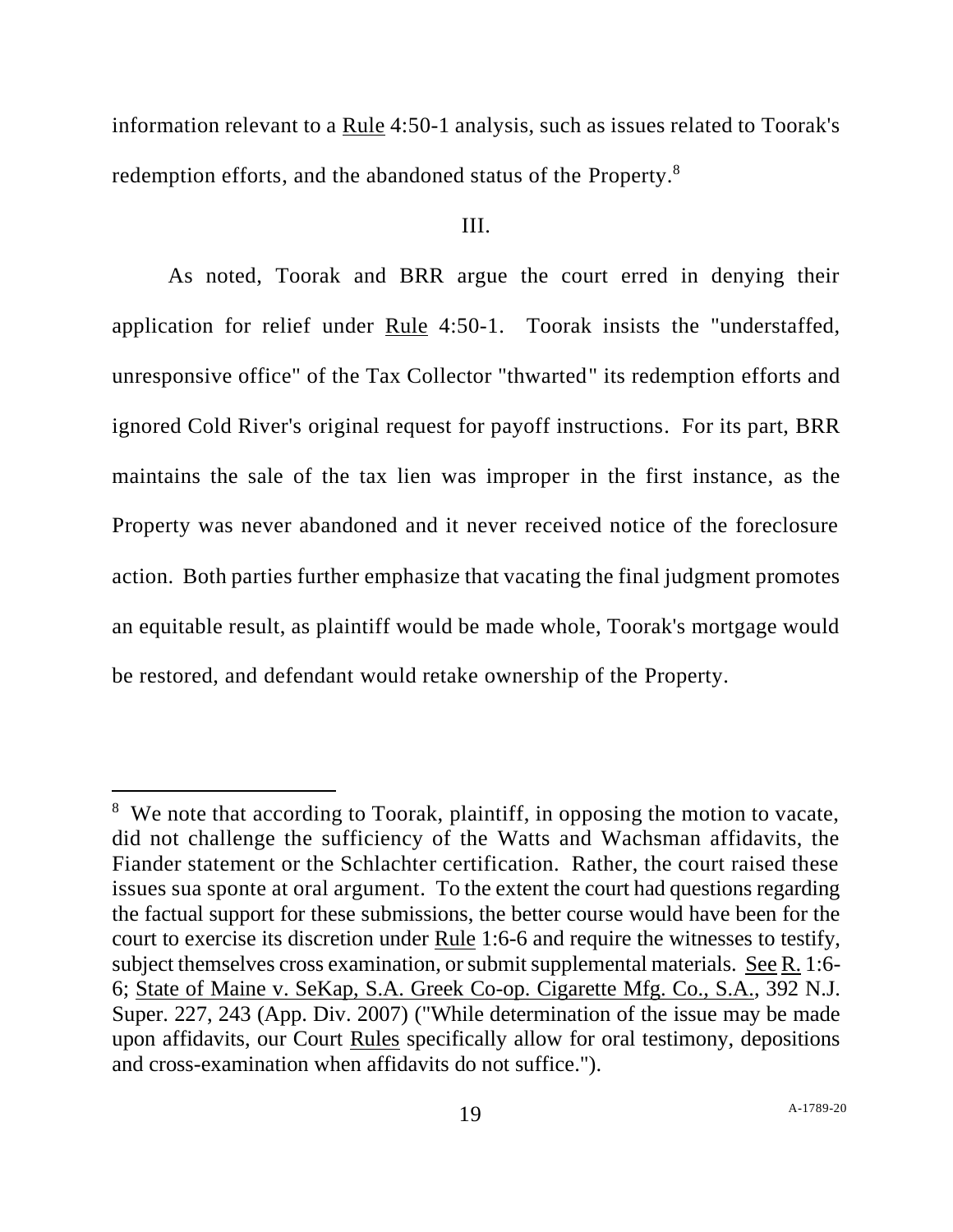We consider these arguments against the backdrop of the Tax Sale Law, N.J.S.A. 54:5-1 to -137. The Tax Sale Law is "liberally construed as remedial legislation to encourage the barring of the right of redemption." Town of Phillipsburg v. Block 1508, Lot 12, 380 N.J. Super. 159, 162 (App. Div. 2005); cf. Bron v. Weintraub, 42 N.J. 87, 91 (1964) (determining it "understandable that the Legislature found it fair to bar the right to redeem by a strict foreclosure"). It "evidences an intention to impose stricter limits upon the time and the grounds for vacating a judgment of foreclosure than would apply generally under Rule 4:50." Block 1508, 380 N.J. Super. at 166. Nevertheless, while "the primary purpose of the Tax Sale Law is to encourage the purchase of tax certificates, another important purpose is to give the property owner the opportunity to redeem the certificate and reclaim his land." Simon v. Cronecker, 189 N.J. 304, 319 (2007).

"By delaying redemption until after the filing of a foreclosure action, the property owner must accept responsibility for the costs that will be incurred." Id. at 337 (citing N.J.S.A. 54:5-86). In addition, a property owner has "the right to redeem the tax sale certificate at anytime before the final date for redemption set by the court and 'until barred by the judgment of the Superior Court.'" Id. at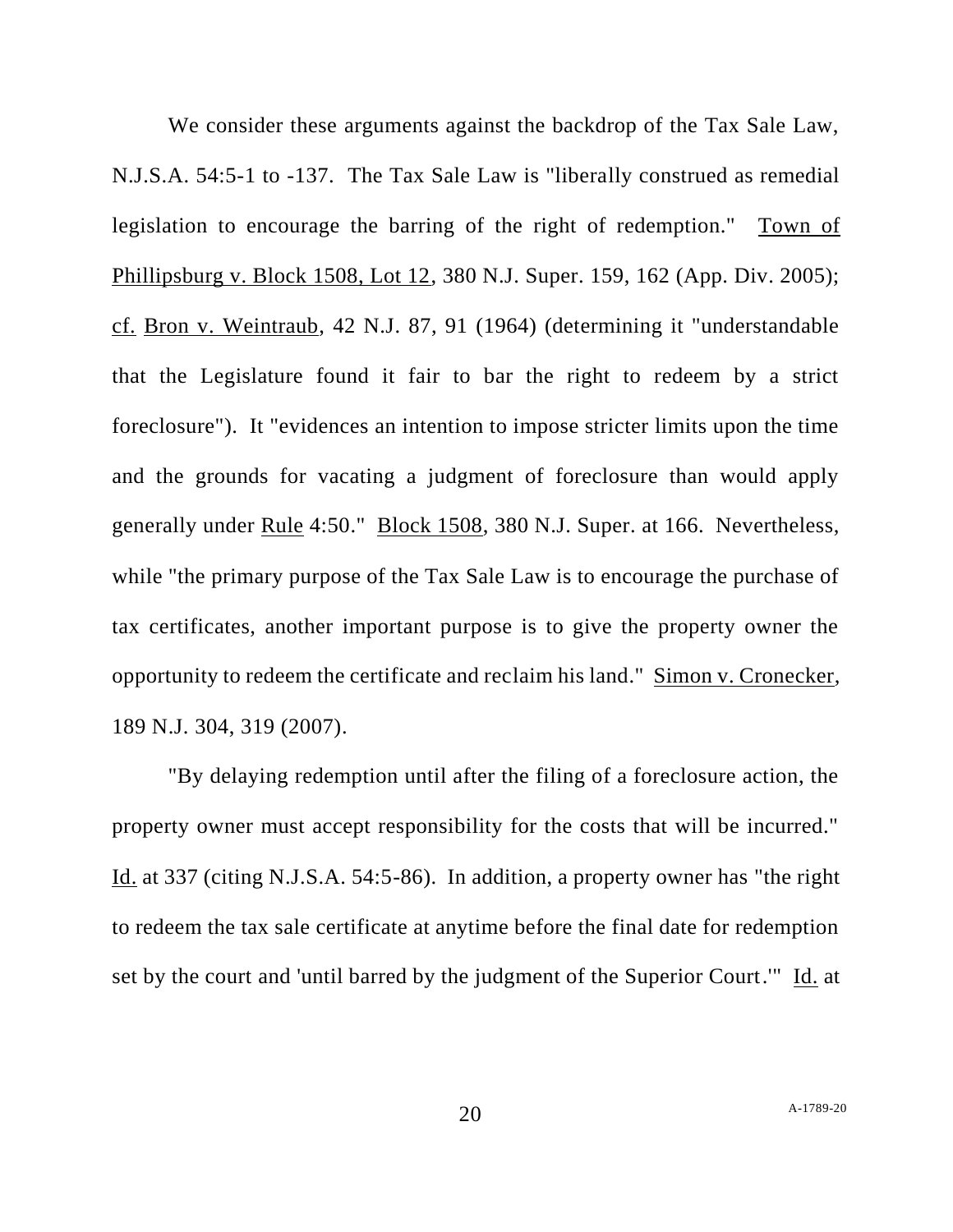319 (internal citation omitted) (quoting N.J.S.A. 54:5-86); see also R. 4:64-6(b) ("Redemption may be made at any time until the entry of final judgment . . . .").

Under N.J.S.A. 54:5-86(b), a plaintiff holding a tax sale certificate for a property that meets the Abandoned Property Rehabilitation Act (APRA), N.J.S.A. 55:19-78 to -107, definition of "abandoned" may bring an action under the In Rem Tax Foreclosure Act. Specifically, the Act allows "any municipality or abandoned property certificate holder" to bring an action in rem "to bar rights of redemption." N.J.S.A. 54:5-104.32. The filing must include a certification by the public officer or the tax collector that the property is abandoned. N.J.S.A. 54:5-86(b). The Legislature added Section 86 to allow any tax lien holders, other than just municipalities, to institute such actions, "but only with respect to abandoned properties." L. 2015, c. 16 (Oct. 2, 2014). It was also written to allow these actions "in a more streamlined manner . . . by subjecting tax lien holders to less stringent notice requirements." Id.

Rule 4:50-1 provides six grounds that warrant relief from a final judgment:

> (a) mistake, inadvertence, surprise, or excusable neglect; (b) newly discovered evidence which would probably alter the judgment or order and which by due diligence could not have been discovered in time to move for a new trial under [Rule] 4:49; (c) fraud (whether heretofore denominated intrinsic or extrinsic),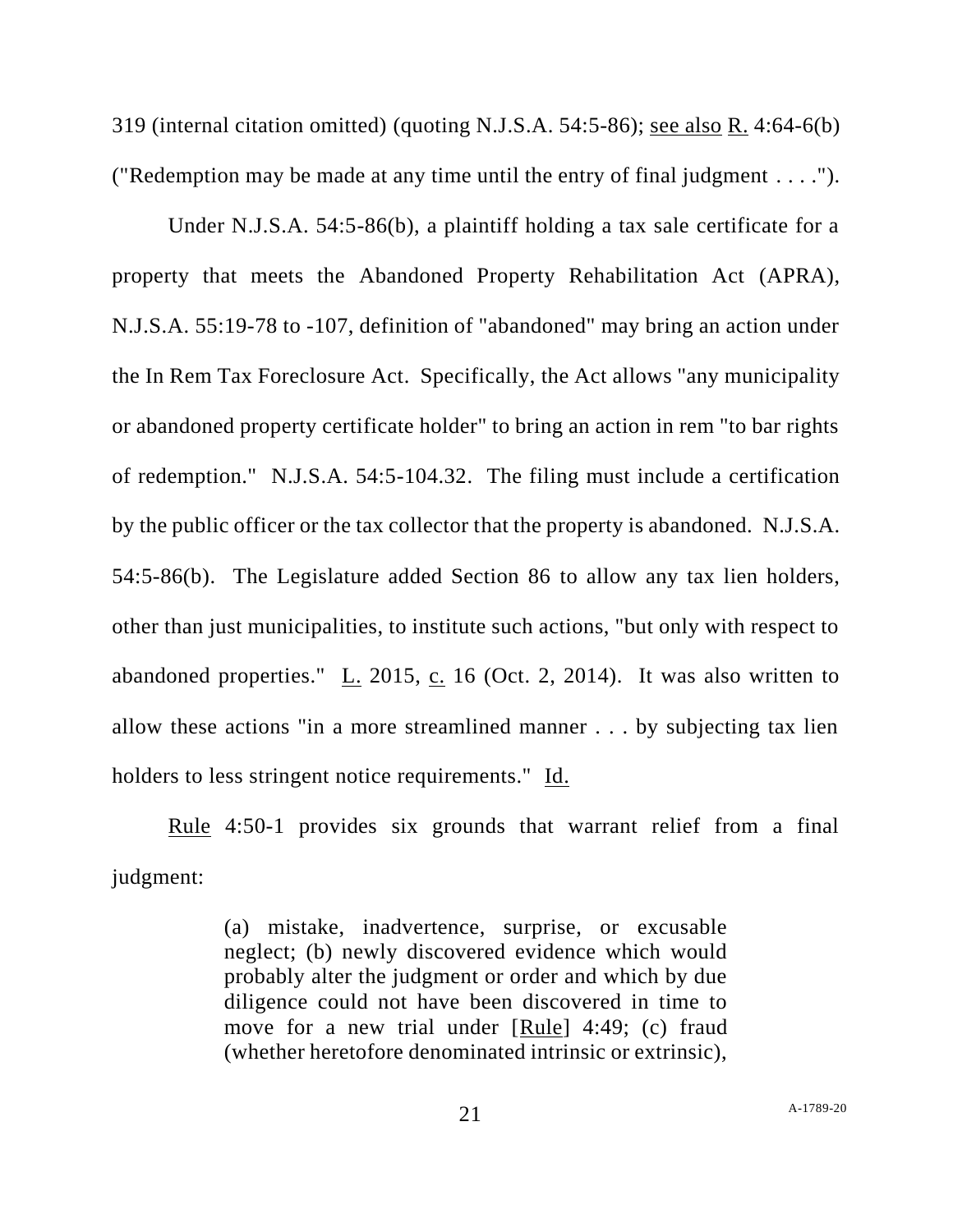misrepresentation, or other misconduct of an adverse party; (d) the judgment or order is void; (e) the judgment or order has been satisfied, released or discharged, or a prior judgment or order upon which it is based has been reversed or otherwise vacated, or it is no longer equitable that the judgment or order should have prospective application; or (f) any other reason justifying relief from the operation of the judgment or order.

#### $[R. 4:50-1.]$

A party seeking to vacate a final judgment in a foreclosure action must satisfy one of the aforementioned grounds for relief set forth in Rule 4:50-1. US Bank Nat'l Ass'n v. Guillaume, 209 N.J. 449, 467 (2012). "The decision whether to vacate a judgment under Rule 4:50-1 is a determination left to the sound discretion of the trial court, guided by principles of equity." F.B. v. A.L.G., 176 N.J. 201, 207 (2003). "The trial court's determination under the rule warrants substantial deference, and should not be reversed unless it results in a clear abuse of discretion," meaning the lower court's decision was "made without a rational explanation, inexplicably departed from established policies, or rested on an impermissible basis." Guillaume, 209 N.J. at 467; see also BV001 REO Blocker, LLC v. 53 W. Somerset St. Props., LLC, 467 N.J. Super. 117, 124 (App. Div. 2021).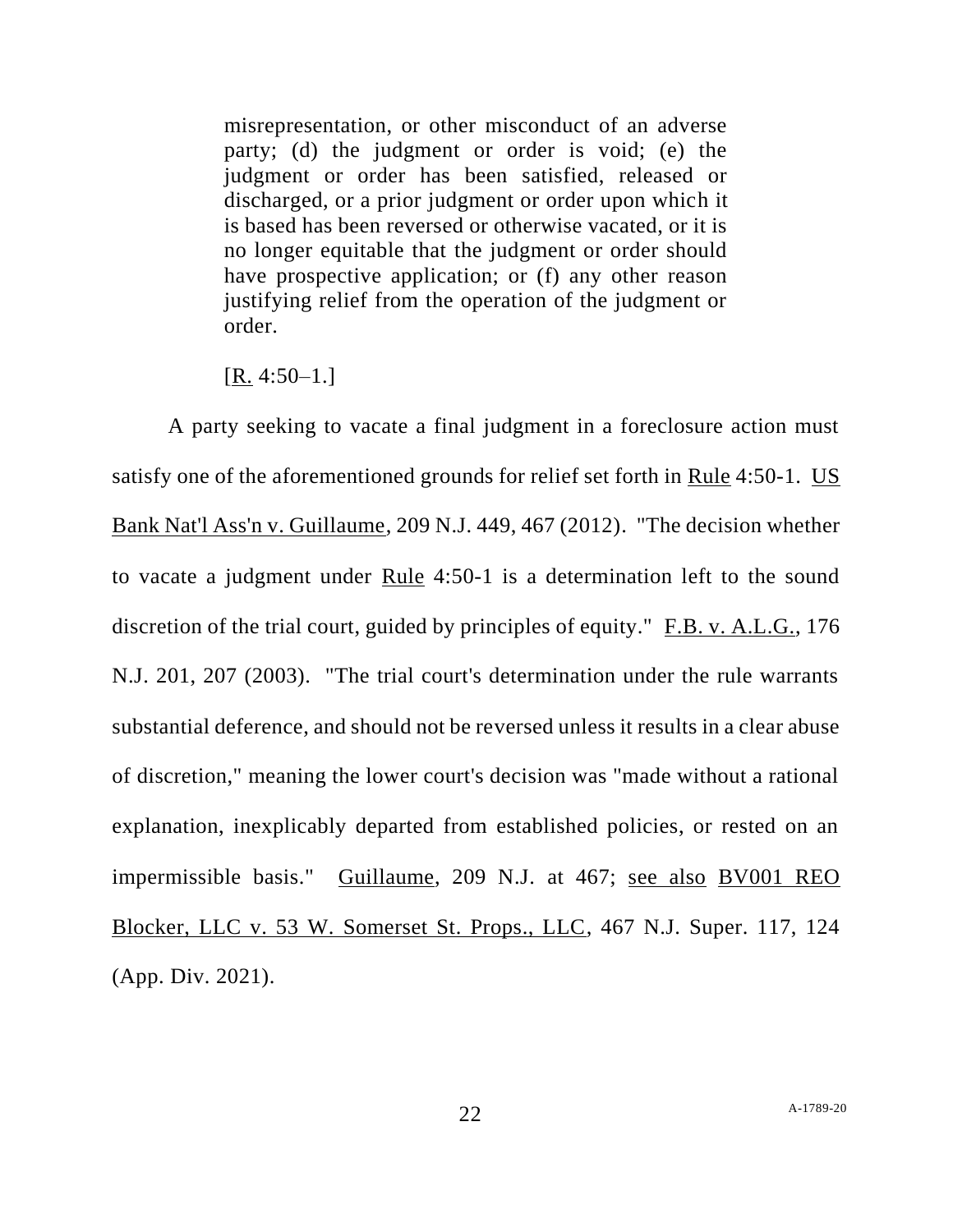The Rule "is designed to reconcile the strong interests in finality of judgments and judicial efficiency with the equitable notion that courts should have the authority to avoid an unjust result in any given case." Manning Eng'g, Inc. v. Hudson Cty. Park Comm'n, 74 N.J. 113, 120 (1977). The rule is limited to "situations in which, were it not applied, a grave injustice would occur." Hous. Auth. of Morristown v. Little, 135 N.J. 274, 289 (1994). Under the Rule, the movant bears the burden of demonstrating his or her entitlement to relief. See Jameson v. Great Atl. & Pac. Tea Co., 363 N.J. Super 419, 425-26 (App. Div. 2003).

The four categories under subsection (a) "reveal an intent by the drafters to encompass situations in which a party, through no fault of its own, has engaged in erroneous conduct or reached a mistaken judgment on a material point at issue in the litigation." DEG, LLC v. Twp. of Fairfield, 198 N.J. 242, 262 (2009). This part of the Rule is intended to provide relief from litigation errors "that a party could not have protected against." Id. at 263 (quoting Cashner v. Freedom Stores, Inc., 98 F.3d 572, 577 (10th Cir. 1996)).

"To prevail under Rule 4:50-1(a), the [movants] are further compelled to prove the existence of a 'meritorious defense.'" Guillaume, 209 N.J. at 469. As we held in Schulwitz v. Shuster, "[i]t would create a rather anomalous situation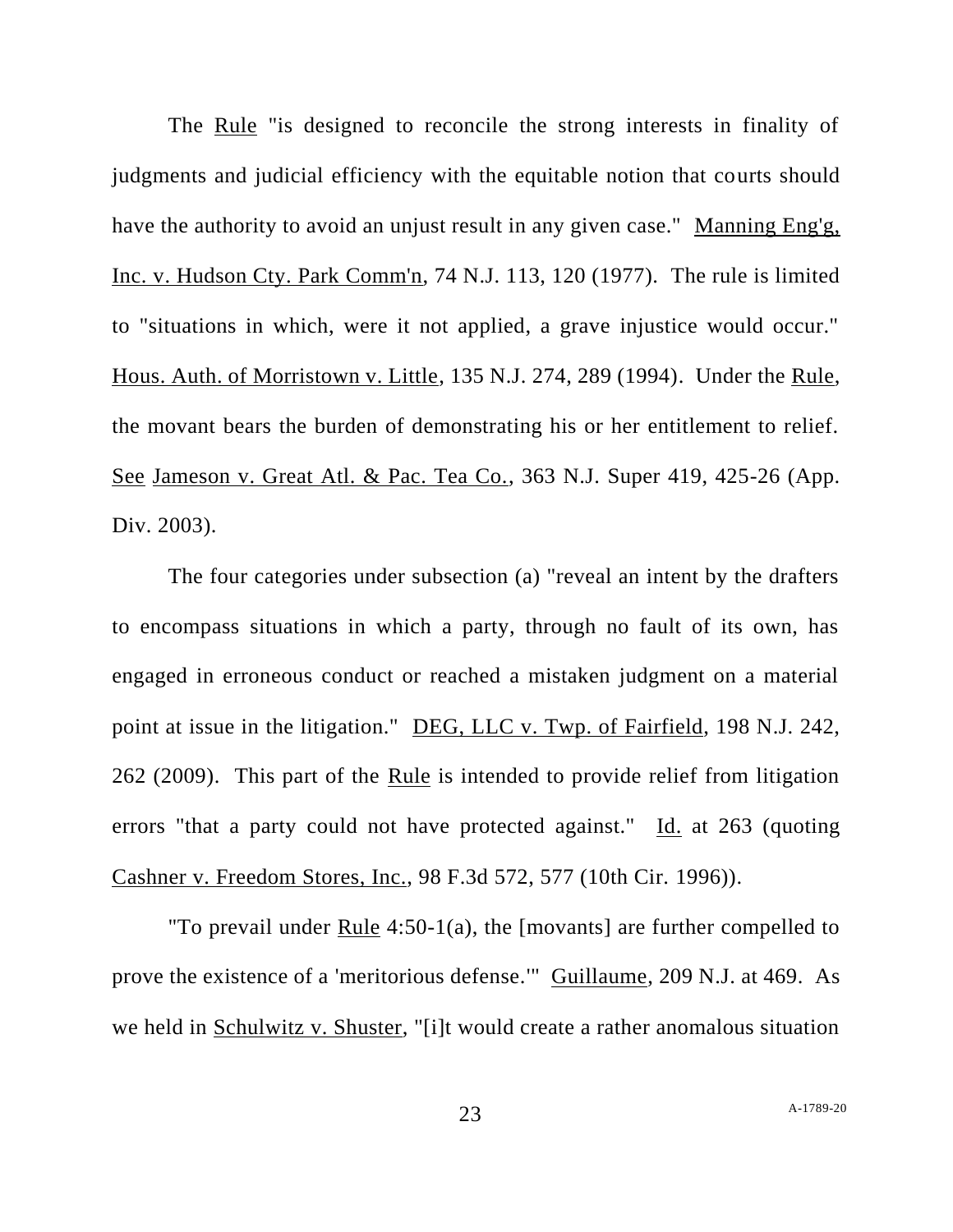if a judgment were to be vacated on the ground of mistake, accident, surprise or excusable neglect, only to discover later that the defendant had no meritorious defense." 27 N.J. Super. 554, 561 (App. Div. 1953).

Rule 4:50-1(f), the so-called catchall provision, "is available only when 'truly exceptional circumstances are present.'" Little, 135 N.J. at 286 (quoting Baumann v. Marinaro, 95 N.J. 380, 395 (1984)). "[T]he very essence of (f) is its capacity for relief in exceptional situations. And in such exceptional cases its boundaries are as expansive as the need to achieve equity and justice." Court Inv. Co. v. Perillo*,* 48 N.J. 334, 341 (1966). We have further recognized "important factors" to be considered in deciding whether relief in such circumstances should be granted, including "(1) the extent of the delay in making the application; (2) the underlying reason or cause; (3) the fault or blamelessness of the litigant; and (4) the prejudice that would accrue to the other party." Parker v. Marcus, 281 N.J. Super. 589, 593 (App. Div. 1995).

As noted, the court based its decision on the inadequacies in the parties' submissions and did not address relief under Rule 4:50-1. While we acknowledge the court did engage in a colloquy with counsel at oral argument, such comments do not satisfy Rule 1:7-4(a). See Pardo v. Dominquez, 382 N.J. Super. 489, 492 (App. Div. 2006) (rejecting "the suggestion that a judge's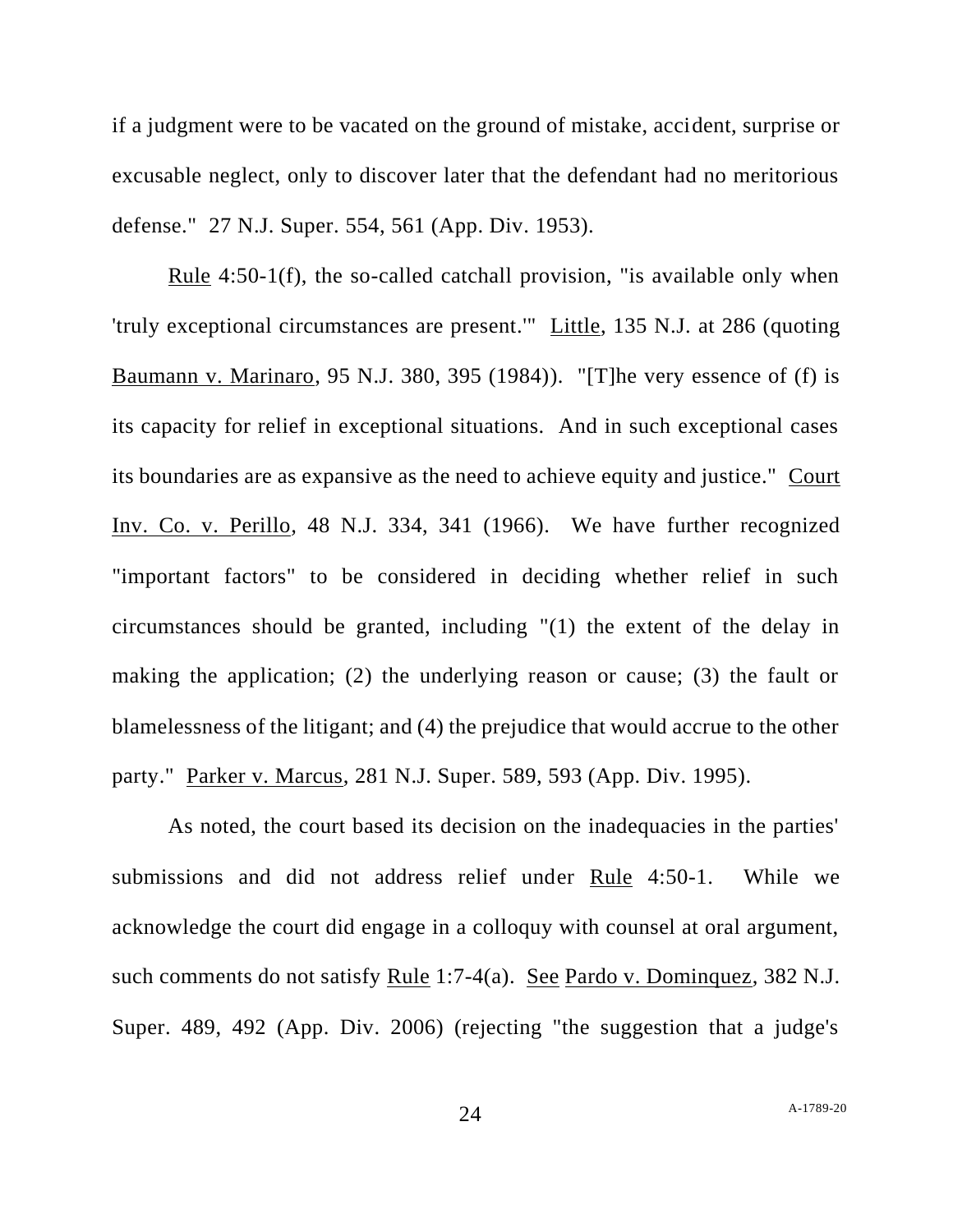comment or question in a colloquy can provide the reasoning for an opinion which requires findings of fact and conclusions of law"). We accordingly remand for the court to address the Rule 4:50-1 arguments on the merits. In order to assist the court on remand, we briefly address the parties' arguments under Rule 4:50-1.

First, the court should consider whether BRR and Toorak's efforts to redeem the tax lien are "compatible with due diligence or reasonable prudence" under Rule 4:50-1(a), Mancini v. EDS on Behalf of New Jersey Auto. Full Ins. Underwriting Ass'n, 132 N.J. 330, 335 (1993), and make factual findings with respect to Toorak and BRR's efforts to "protect[] against" final judgment. DEG, LLC, 198 N.J. at 263 (quoting Cashner, 98 F.3d at 577). As noted, the Watts affidavit detailed Cold River's efforts to redeem the lien beginning in October 2020, including its first request sent to the City on October 22, 2022, only thirteen days after Toorak had been served with the complaint.

In her affidavit, Watts further stated that the instructions received from the City on December 1, 2020, nearly five weeks after Cold River sent the original request, did not clearly delineate how to redeem the tax lien on the Property. Watts further asserted that payment was attempted only seventeen days later, on December 18, 2020, because Cold River and Toorak believed the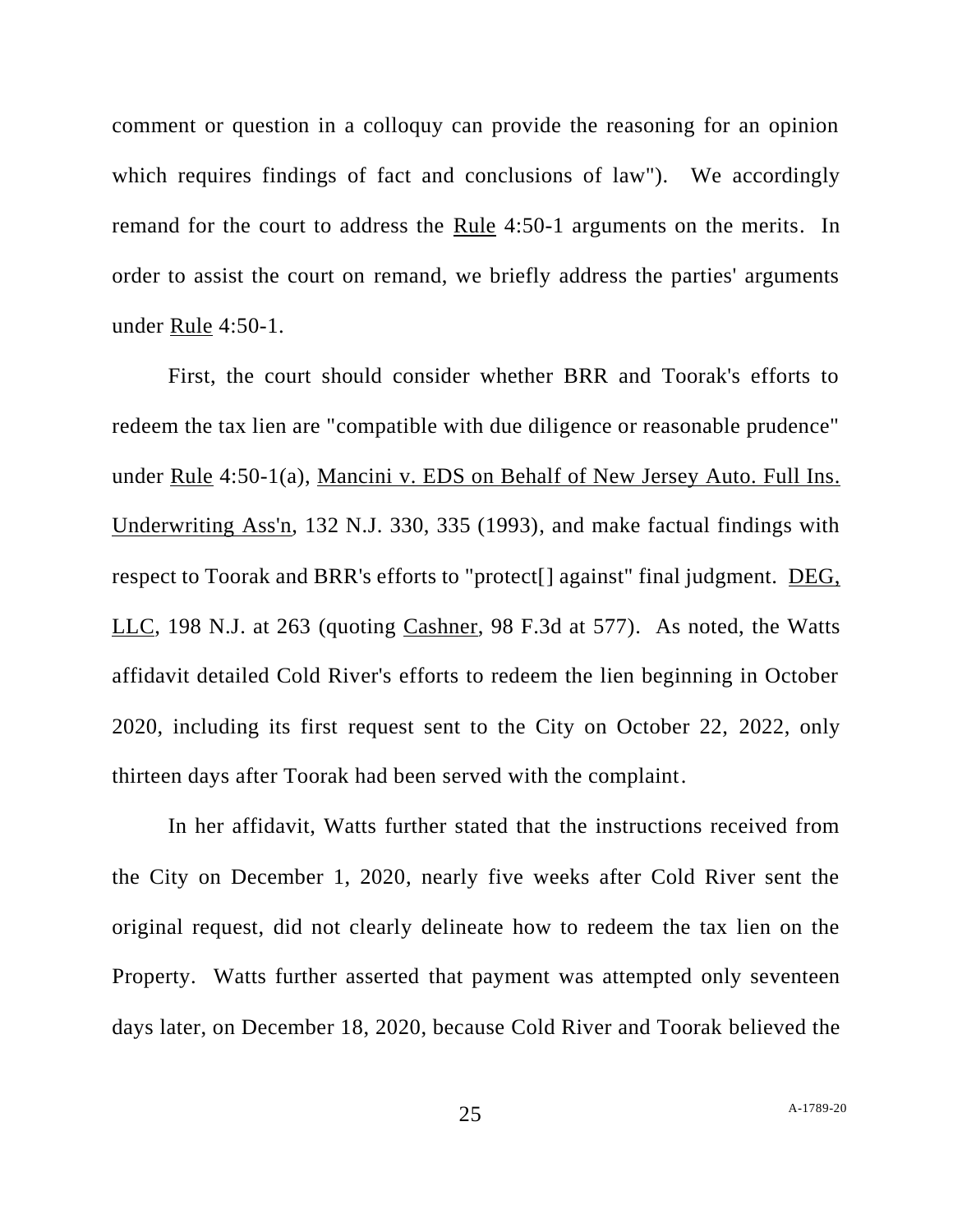instructions indicated the redemption deadline as December 31, 2020. For his part, Wachsman also attested to his efforts to obtain information from the Tax Collector's office.

The court should also address whether relief under Rule 4:50-1 was appropriate based upon the determination that the Property was abandoned. As noted, the court entered an order certifying the Property as abandoned after Cavalieri's inspection report noted various conditions on the Property indicated it was "in need of rehabilitation." Wachsman's affidavit, however, explained that these conditions were the result of ongoing renovations, and the boarded windows noted in the inspection report were an incomplete representation of the state of the Property.

In addition, a threshold requirement before a property is deemed abandoned under N.J.S.A. 55:19-81 is the absence of proof that it was lawfully occupied for six months. Wachsman attested, however, that BRR had a property manager living on the premises in one of the apartments. This affidavit can fairly be read to support the conclusion that this individual was lawfully residing in the residence at some period during the relevant six-month period before the court designated the Property as abandoned.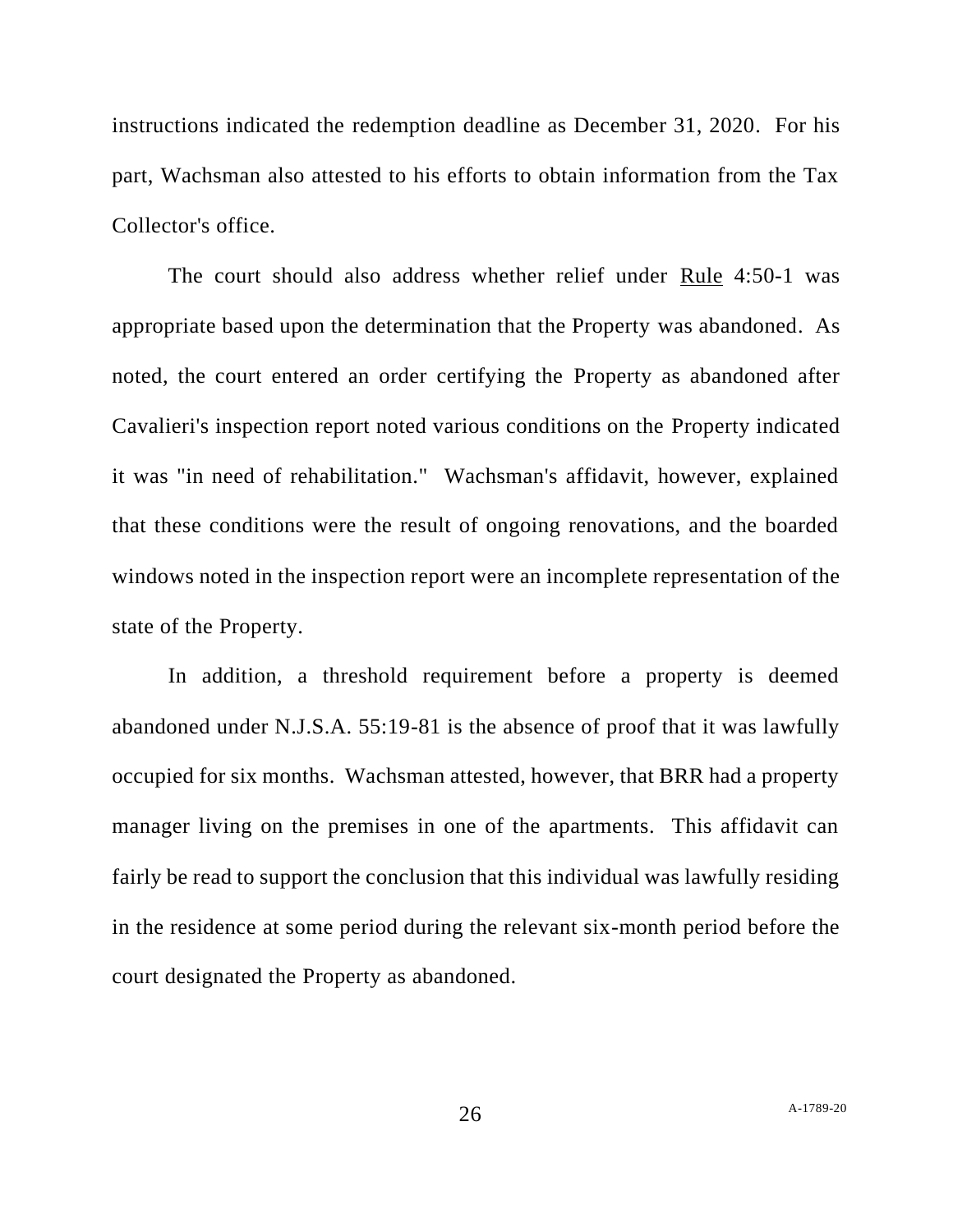These factual questions are not inconsequential. The propriety of the court's abandonment designation was a critical determination in the foreclosure proceedings, as it necessarily informs whether vacating the default judgment was appropriate under Rule 4:50-1. This is so because a private tax lien holder like plaintiff—must wait two years from the certificate's acquisition to file a foreclosure complaint, N.J.S.A. 54:5-86(a), unless the property is certified as abandoned within the meaning of APRA, in which case the foreclosure action may be commenced "any time" after the certificate's acquisition. See N.J.S.A. 54:5-86(b).

Further, the court should consider Toorak's prompt filing of the application, only fifteen days after final judgment was entered. Parker, 281 N.J. Super. at 593. This "promptness in moving for relief" may support relief from judgment under Rule 4:50-1(f). See Reg'l Constr. Corp. v. Ray, 364 N.J. Super. 534, 541 (App. Div. 2003) (affirming relief from judgment "when examined against the very short time period between the entry of default judgment and the motion to vacate"); Morales v. Santiago, 217 N.J. Super. 496, 504-05 (App. Div. 1987) (reversing the denial of a motion to vacate because, among other factors, "[s]ellers moved to vacate the judgment soon after it was entered").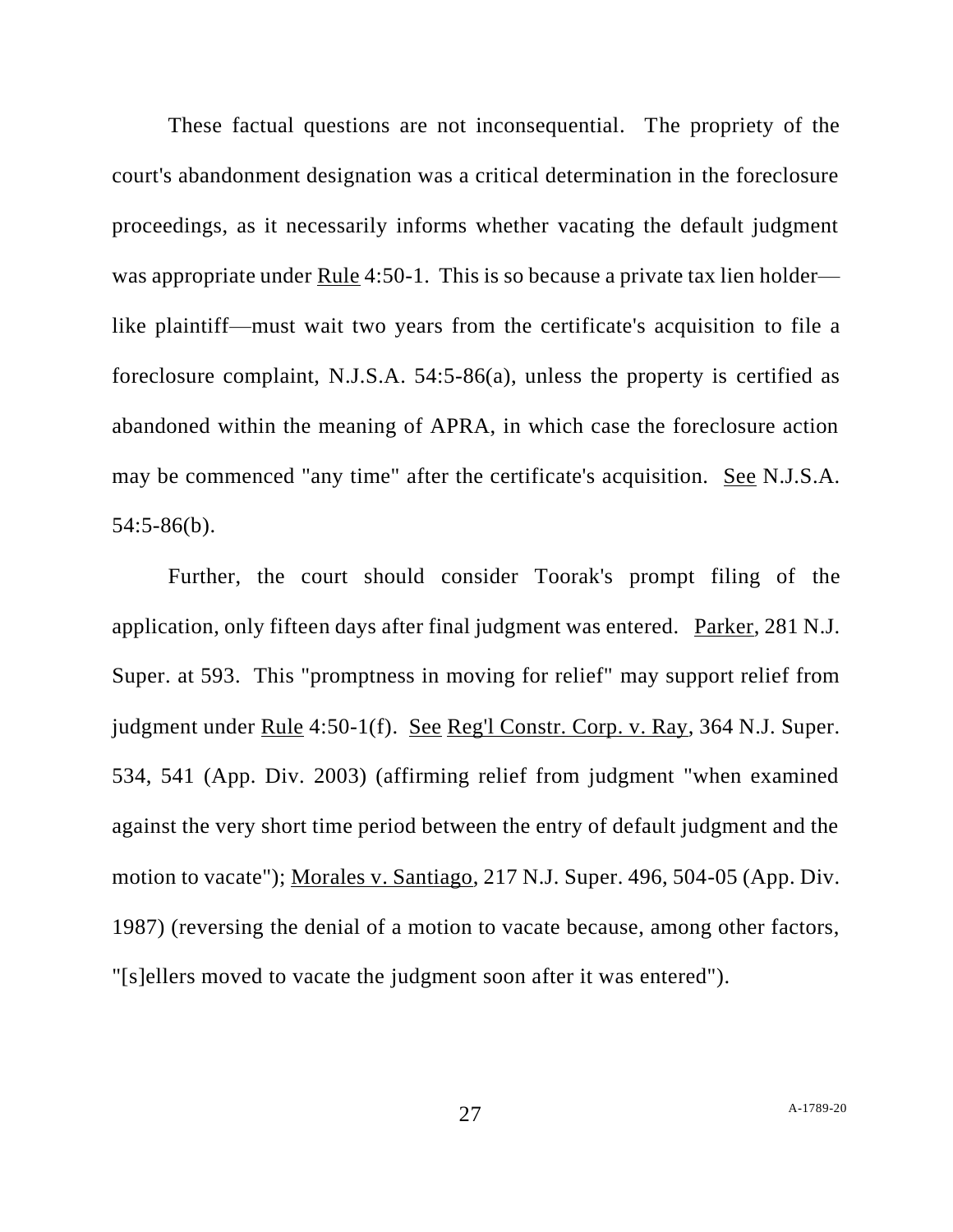Finally, we address and reject BRR's contention that it is entitled to Rule 4:50-1 relief because it allegedly never received notice of the foreclosure action until the entry of final judgment. Specifically, BRR maintains that various notices sent to the Property were returned undelivered and the Brooklyn address was incorrect, as it had been "rented by someone else since July 2020." BRR further argues it did not receive posted notice at the Property because there is "no way for a mail carrier to knock on [the property manager's] door as it requires inside access, which at the time, the mail-carrier did not try to access because of the look of the building, or could not, because [BRR] secured the building."

Rule 4:64-7(b) governs notice for in rem tax foreclosure matters. That Rule requires, in relevant part, that a plaintiff "publish once a notice of foreclosure in a newspaper generally circulated in the municipality where the lands affected are located . . . . "  $R_1$ . 4:64-7(b). Service by publication is "hardly favored," however, as it is the "method of service that is least likely to give notice." M & D Assocs. v. Mandara, 366 N.J. Super. 341, 353 (App. Div. 2004) (citing Modan v. Modan, 327 N.J. Super. 44, 48 (App. Div. 2000)).

Rule 4:64-7(c) also governs service for in rem tax foreclosure matters. It requires a plaintiff to serve a copy of the foreclosure notice "on each person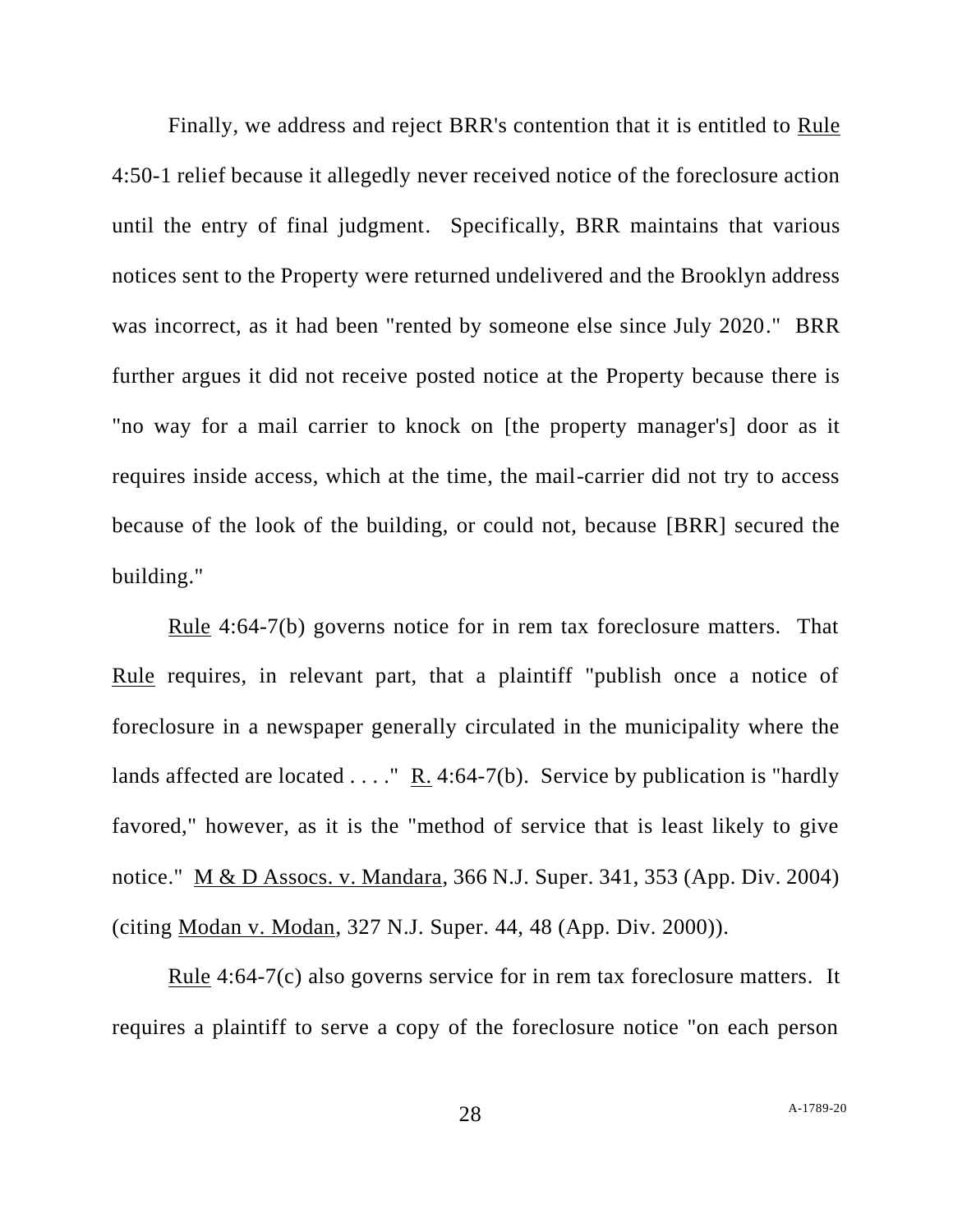whose name appears as an owner in the tax foreclosure list at his or her last known address as it appears on the last municipal tax duplicate" within seven days of the date of publication of the notice of foreclosure.  $R_1$ . 4:64-7(c). The Rule specifies that such service must be made "in the manner provided by R. 4:4-4(a)(1) or (c) or by simultaneously mailing to the last known address by registered or certified mail, return receipt requested, and by ordinary mail." Ibid.

Under Rule  $4:64-7(d)$ , "within [fifteen] days after the date of the publication of the notice," a plaintiff must also post a copy "in the office of the tax collector of the plaintiff municipality and in the office of the county recording officer of the county in which the land to be affected by the action is, and in [three] other conspicuous places within the taxing district in which the land is located." The Rule also requires plaintiff to mail a copy of the notice of foreclosure "by ordinary mail, to the Attorney General."  $R_1$ . 4:64-7(d).

Here, we are satisfied that the dictates of due process were met consistent with Rule 4:64-7(b), (c) and (d). Under subsection (b), notice of the in rem tax foreclosure complaint was published in The Star-Ledger. Under subsection (c), plaintiff mailed notices of foreclosure to both BRR and Wachsman, by certified and regular mail. Signed mail receipts indicate notice of the foreclosure action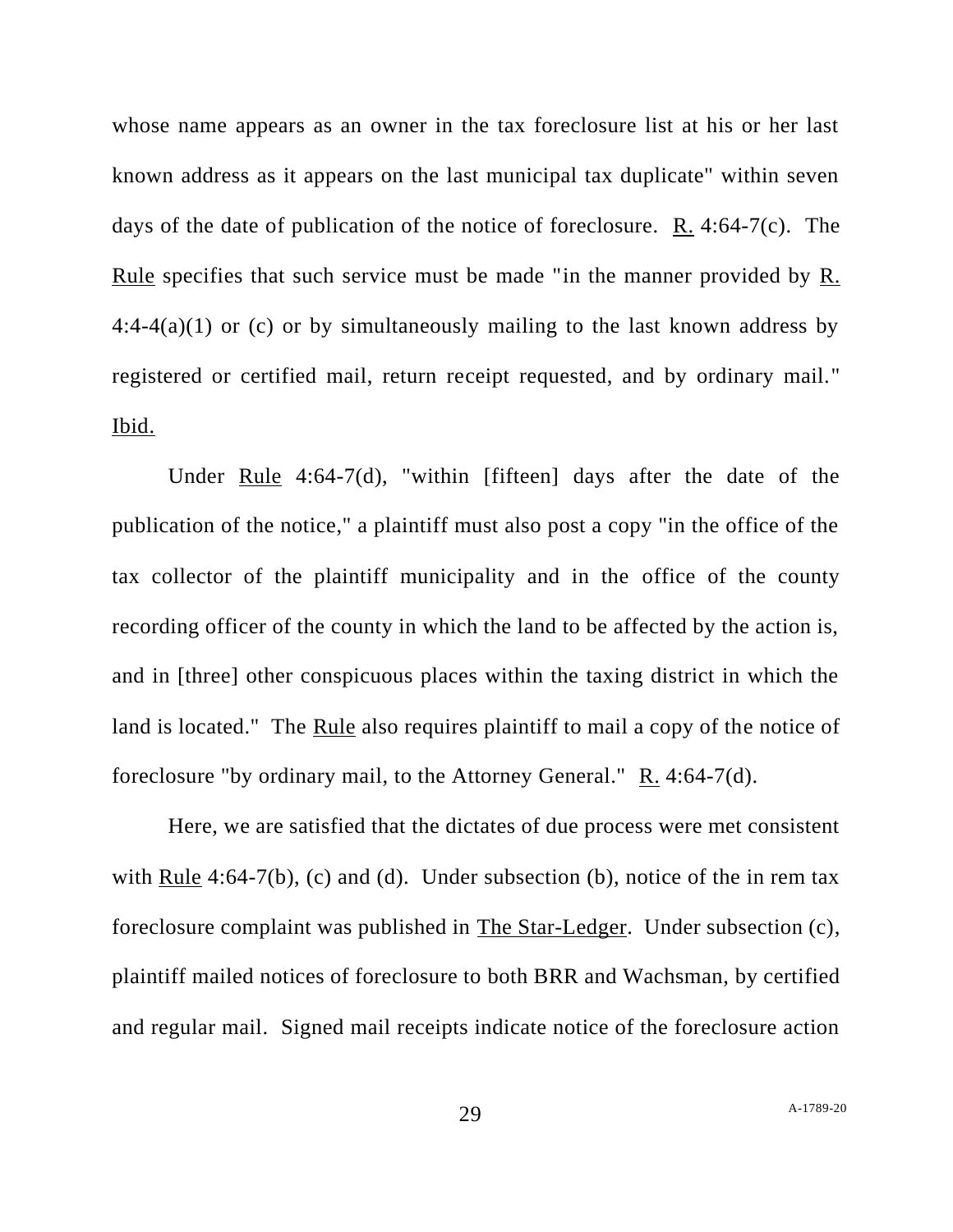was delivered to the Brooklyn address on September 14, 2020. These notices were sent to the LLC's address and the address for Wachsman on Spencer Street, in Brooklyn, New York. BRR contends the Brooklyn address was incorrect, and notice should have been sent to an indeterminate address in Lakewood, New Jersey, without providing any explanation or documentary support that this address is the LLC's mailing address, or a proper address for service.

We note that the Spencer Street address is listed on the tax lien certificate, signed by the Tax Collector, as the address of the last tax duplicate for BRR. In addition, the promissory note and mortgage security agreement with Envision Funded, both signed by Wachsman and later transferred to Toorak, identify Spencer Street as BRR's office address as of June 24, 2019, only six months before default. Further, Toorak, BRR's own lender, sent notice of its motion to vacate to the Spencer Street address. Accordingly, there is nothing in the record to suggest Wachsman's correct address was in Lakewood, and BRR has provided no proofs to establish a change in address for purposes of notice under N.J.S.A. 14A:4-3.

Notice was also posted in accordance with Rule 4:64–7(d) in at least three conspicuous locations in the taxing district where the land is located, including the Essex County Clerk's Office, the Tax Collector's Office, the John F. Kennedy